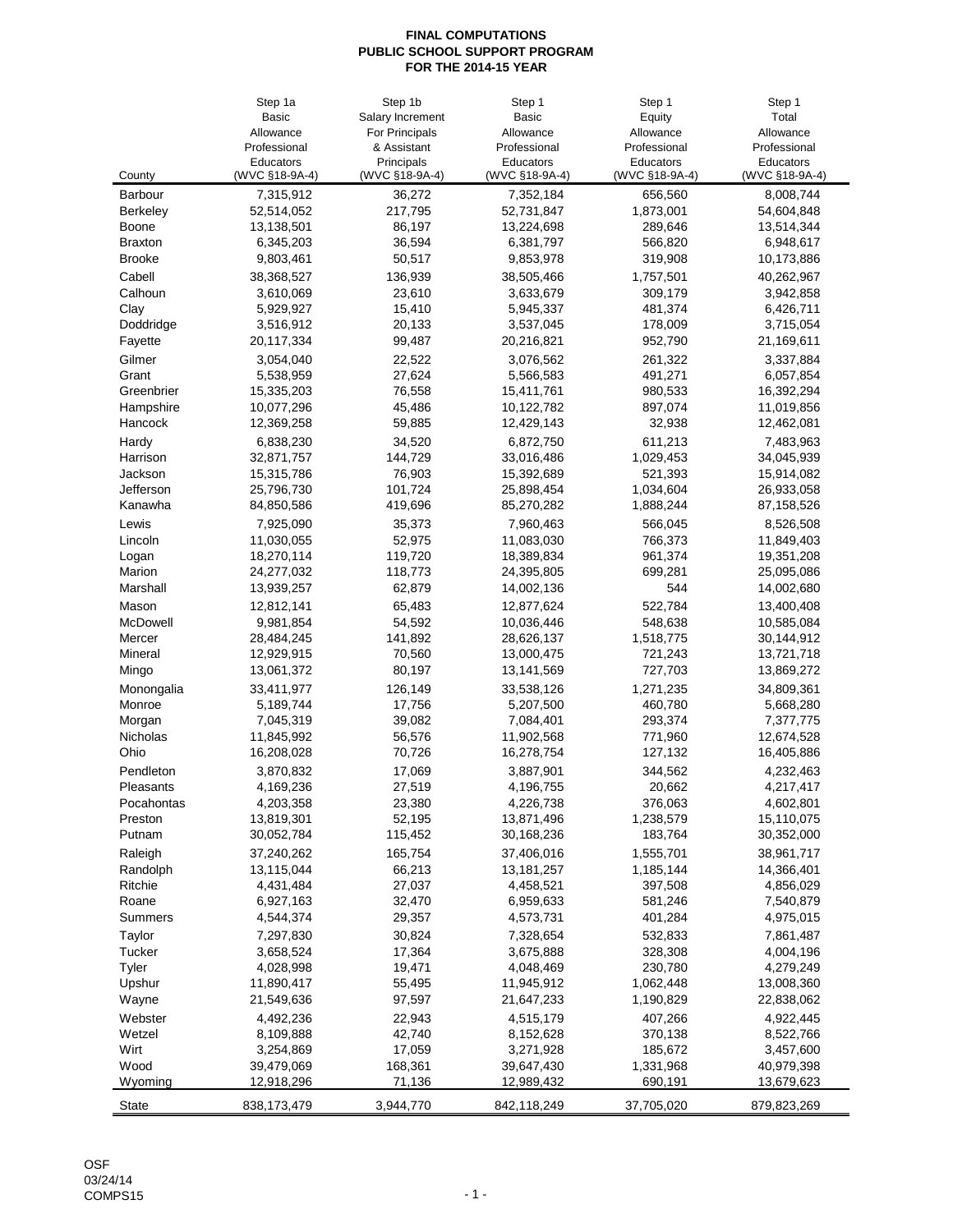|                       | Step 2                      | Step 2                      | Step 2                      |
|-----------------------|-----------------------------|-----------------------------|-----------------------------|
|                       | <b>Basic</b>                | Equity                      | Total                       |
|                       | Allowance                   | Allowance                   | Allowance                   |
|                       | Service                     | Service                     | Service                     |
| County                | Personnel<br>(WVC §18-9A-5) | Personnel<br>(WVC §18-9A-5) | Personnel<br>(WVC §18-9A-5) |
| Barbour               | 2,409,384                   | 181,166                     | 2,590,550                   |
| <b>Berkeley</b>       | 17,775,319                  | 776,302                     | 18,551,621                  |
| Boone                 | 4,514,519                   | 166,138                     | 4,680,657                   |
| <b>Braxton</b>        | 2,196,403                   | 159,517                     | 2,355,920                   |
| <b>Brooke</b>         | 3,293,452                   | 198,924                     | 3,492,376                   |
| Cabell                | 13,090,424                  | 656,433                     | 13,746,857                  |
| Calhoun               | 1,253,722                   | 85,515                      | 1,339,237                   |
| Clay                  | 1,991,170                   | 146,727                     | 2,137,897                   |
| Doddridge             | 1,249,566                   | 41,622                      | 1,291,188                   |
| Fayette               | 6,805,019                   | 225,479                     | 7,030,498                   |
| Gilmer                | 1,129,972                   | 82,197                      | 1,212,169                   |
| Grant                 | 1,943,805                   | 139,266                     | 2,083,071                   |
| Greenbrier            | 5,207,858                   | 285,819                     | 5,493,677                   |
| Hampshire             | 3,409,099                   | 254,152                     | 3,663,251                   |
| Hancock               | 4,110,561                   | 55,786                      | 4,166,347                   |
| Hardy                 | 2,318,435                   | 172,471                     | 2,490,906                   |
| Harrison              | 11,091,958                  | 164,946                     | 11,256,904                  |
| Jackson               | 5,246,959                   | 201,729                     | 5,448,688                   |
| Jefferson             | 8,537,309                   | 554,839                     | 9,092,148                   |
| Kanawha               | 27,980,767                  | 1,537,563                   | 29,518,330                  |
| Lewis                 | 2,580,164                   | 146,035                     | 2,726,199                   |
| Lincoln               | 3,671,588                   | 231,718                     | 3,903,306                   |
| Logan                 | 6,210,013                   | 425,010                     | 6,635,023                   |
| Marion                | 7,996,115                   |                             | 7,996,115                   |
| Marshall              | 4,611,064                   | 36,839                      | 4,647,903                   |
| Mason                 | 4,378,224                   | 234,811                     | 4,613,035                   |
| McDowell              | 3,540,035                   | 122,991                     | 3,663,026                   |
| Mercer                | 9,309,617                   | 437,146                     | 9,746,763                   |
| Mineral               | 4,301,988                   | 285,963                     | 4,587,951                   |
| Mingo                 | 4,445,012                   | 263,648                     | 4,708,660                   |
| Monongalia            | 11,014,964                  | 596,565                     | 11,611,529                  |
| Monroe                | 1,845,843                   | 135,963                     | 1,981,806                   |
| Morgan                | 2,562,316                   | 127,776                     | 2,690,092                   |
| Nicholas<br>Ohio      | 3,976,287                   | 266,637                     | 4,242,924                   |
|                       | 5,387,613                   | 240,867                     | 5,628,480                   |
| Pendleton             | 1,403,986                   | 99,158                      | 1,503,144                   |
| Pleasants             | 1,338,695                   |                             | 1,338,695                   |
| Pocahontas<br>Preston | 1,466,969<br>4,616,080      | 105,340<br>339,524          | 1,572,309<br>4,955,604      |
| Putnam                | 9,912,270                   | 194,081                     | 10,106,351                  |
|                       | 12,211,976                  | 491,386                     |                             |
| Raleigh<br>Randolph   | 4,260,217                   | 317,522                     | 12,703,362<br>4,577,739     |
| Ritchie               | 1,522,347                   | 111,943                     | 1,634,290                   |
| Roane                 | 2,403,200                   | 178,641                     | 2,581,841                   |
| Summers               | 1,645,595                   | 119,938                     | 1,765,533                   |
| Taylor                | 2,462,688                   | 155,182                     | 2,617,870                   |
| Tucker                | 1,279,939                   | 90,889                      | 1,370,828                   |
| Tyler                 | 1,341,733                   | 69,342                      | 1,411,075                   |
| Upshur                | 3,869,759                   | 285,367                     | 4,155,126                   |
| Wayne                 | 7,354,113                   | 345,963                     | 7,700,076                   |
| Webster               | 1,464,026                   | 108,726                     | 1,572,752                   |
| Wetzel                | 2,747,851                   | 159,932                     | 2,907,783                   |
| Wirt                  | 1,126,242                   | 33,025                      | 1,159,267                   |
| Wood                  | 13,384,585                  | 801,041                     | 14,185,626                  |
| Wyoming               | 4,310,829                   | 280,106                     | 4,590,935                   |
| State                 | 281,509,644                 | 13,925,666                  | 295,435,310                 |
|                       |                             |                             |                             |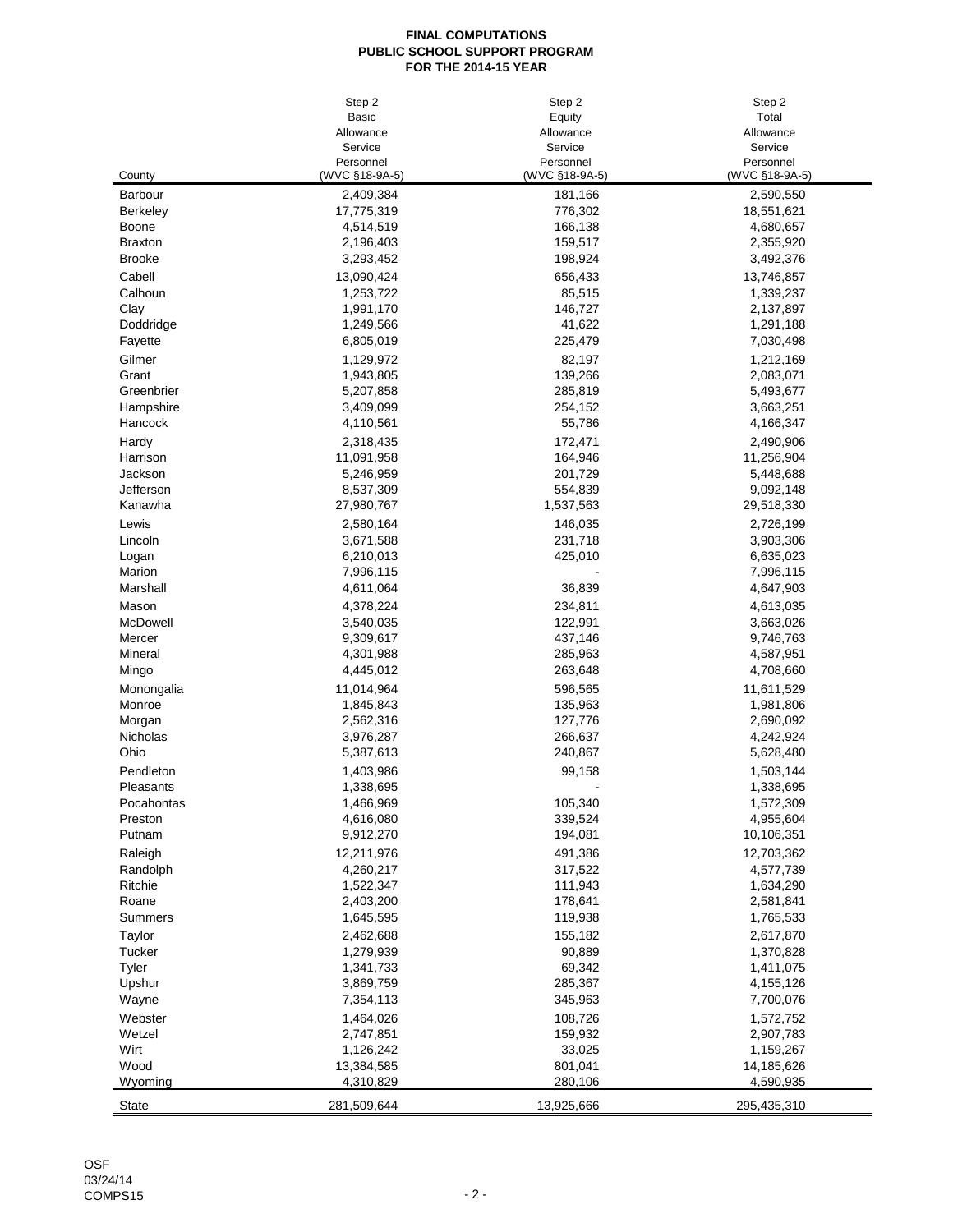|                 |                      | Step 4                     |                |                |                |
|-----------------|----------------------|----------------------------|----------------|----------------|----------------|
|                 | Step 3               | Allowance                  | Step 4         | Step 4         | Step 4         |
|                 | Allowance for        | for Transportation         | Allowance      | Allowance      | Total          |
|                 | <b>Fixed Charges</b> | <b>Excluding Allowance</b> | for Bus        | for Additional | Allowance for  |
|                 | 8.63%                | For Buses                  | Replacement    | <b>Buses</b>   | Transportation |
| County          | (WVC §18-9A-6)       | (WVC §18-9A-7)             | (WVC §18-9A-7) | (WVC §18-9A-7) | (WVC §18-9A-7) |
| Barbour         | 945,869              | 468,231                    | 206,058        |                | 674,289        |
| <b>Berkeley</b> | 6,537,485            | 4,499,427                  | 1,314,687      | 416,323        | 6,230,437      |
| Boone           | 1,608,342            | 1,357,339                  | 333,088        |                | 1,690,427      |
| <b>Braxton</b>  | 825,191              | 398,157                    | 167,885        |                | 566,042        |
| <b>Brooke</b>   | 1,214,828            | 892,552                    | 251,181        |                | 1,143,733      |
| Cabell          | 4,793,530            | 1,716,749                  | 771,330        | 102,415        | 2,590,494      |
| Calhoun         | 467,576              | 387,060                    | 132,986        |                | 520,046        |
| Clay            | 753,731              | 716,209                    | 243,544        |                | 959,753        |
| Doddridge       | 444,198              | 435,224                    | 188,703        |                | 623,927        |
| Fayette         | 2,512,700            | 1,792,246                  | 515,486        |                | 2,307,732      |
| Gilmer          | 404,484              | 211,172                    | 103,792        |                | 314,964        |
| Grant           | 721,694              | 381,586                    | 220,978        | ٠              | 602,564        |
| Greenbrier      | 1,965,951            | 1,206,839                  | 493,488        |                | 1,700,327      |
| Hampshire       | 1,310,751            | 897,407                    | 410,581        |                | 1,307,988      |
| Hancock         | 1,477,917            | 1,059,657                  | 288,891        |                | 1,348,548      |
| Hardy           | 887,861              | 520,003                    | 231,686        |                | 751,689        |
| Harrison        | 4,031,473            | 1,685,733                  | 757,388        | ÷.             | 2,443,121      |
| Jackson         | 1,908,467            | 1,055,522                  | 418,553        |                | 1,474,075      |
| Jefferson       | 3,200,550            | 1,683,884                  | 713,787        | 252,269        | 2,649,940      |
| Kanawha         | 10,503,345           | 4,196,973                  | 1,338,216      |                | 5,535,189      |
| Lewis           | 1,002,963            | 556,721                    | 267,207        |                | 823,928        |
| Lincoln         | 1,388,248            | 1,181,783                  | 422,654        |                | 1,604,437      |
| Logan           | 2,298,305            | 1,758,563                  | 484,344        |                | 2,242,907      |
| Marion          | 2,941,070            | 1,813,435                  | 561,578        |                | 2,375,013      |
| Marshall        | 1,674,008            | 1,083,723                  | 471,498        |                | 1,555,221      |
| Mason           | 1,592,983            | 809,711                    | 417,252        |                | 1,226,963      |
| McDowell        | 1,272,133            | 1,129,384                  | 416,959        |                | 1,546,343      |
| Mercer          | 3,544,175            | 1,561,889                  | 539,399        |                | 2,101,288      |
| Mineral         | 1,643,131            | 1,237,041                  | 439,529        |                | 1,676,570      |
| Mingo           | 1,642,608            | 1,308,673                  | 401,386        |                | 1,710,059      |
| Monongalia      | 4,130,148            | 2,241,658                  | 804,998        |                | 3,046,656      |
| Monroe          | 681,449              | 394,152                    | 210,168        | ÷              | 604,320        |
| Morgan          | 893,606              | 604,764                    | 230,934        | 85,121         | 920,819        |
| Nicholas        | 1,501,906            | 999,555                    | 403,677        |                | 1,403,232      |
| Ohio            | 1,959,941            | 1,013,825                  | 289,780        |                | 1,303,605      |
| Pendleton       | 506,531              | 563,694                    | 137,227        |                | 700,921        |
| Pleasants       | 496,099              | 279,670                    | 116,407        |                | 396,077        |
| Pocahontas      | 551,802              | 324,524                    | 141,021        |                | 465,545        |
| Preston         | 1,778,733            | 1,060,778                  | 490,448        |                | 1,551,226      |
| Putnam          | 3,598,623            | 1,861,376                  | 629,341        | 334,296        | 2,825,013      |
| Raleigh         | 4,626,522            | 2,952,615                  | 960,684        |                | 3,913,299      |
| Randolph        | 1,697,737            | 901,838                    | 384,431        |                | 1,286,269      |
| Ritchie         | 571,558              | 388,852                    | 139,455        |                | 528,307        |
| Roane           | 894,129              | 611,238                    | 301,270        |                | 912,508        |
| Summers         | 608,031              | 385,002                    | 174,693        |                | 559,695        |
| Taylor          | 934,136              | 488,861                    | 226,626        |                | 715,487        |
| Tucker          | 475,585              | 291,575                    | 99,941         |                | 391,516        |
| Tyler           | 509,332              | 467,020                    | 194,880        |                | 661,900        |
| Upshur          | 1,528,312            | 747,488                    | 365,974        |                | 1,113,462      |
| Wayne           | 2,702,108            | 1,887,123                  | 766,270        |                | 2,653,393      |
| Webster         | 577,749              | 450,498                    | 171,004        |                | 621,502        |
| Wetzel          | 1,015,318            | 766,986                    | 240,565        |                | 1,007,551      |
| Wirt            | 413,430              | 228,718                    | 125,906        |                | 354,624        |
| Wood            | 4,921,446            | 2,162,191                  | 645,924        |                | 2,808,115      |
| Wyoming         | 1,608,192            | 901,123                    | 378,788        |                | 1,279,911      |
| <b>State</b>    | 104,697,990          | 60,978,017                 | 22,154,526     | 1,190,424      | 84,322,967     |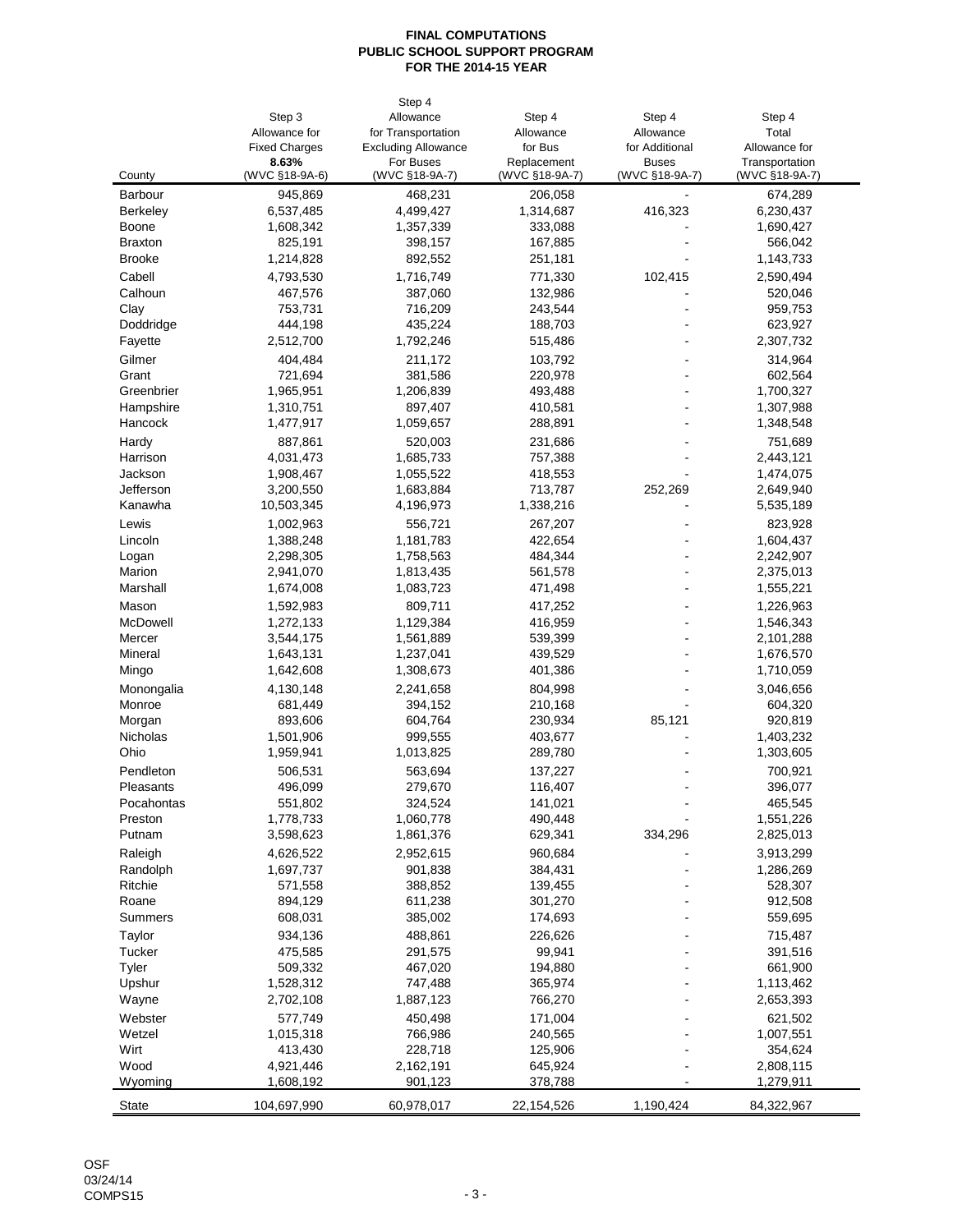| <b>Basic</b><br><b>Total Allowance</b><br>Equity<br>Allowance for<br>For Professional<br>Allowance for<br><b>Professional Student</b><br><b>Professional Student</b><br><b>Student Support</b><br><b>Support Personnel</b><br><b>Support Personnel</b><br>Personnel<br>(WVC §18-9A-8)<br>(WVC §18-9A-8)<br>(WVC §18-9A-8)<br>County<br>330,329<br>30,624<br>360,953<br><b>Barbour</b><br>2,496,009<br>100,534<br>2,596,543<br><b>Berkeley</b><br>433,124<br>441,634<br>Boone<br>8,510<br>235,941<br>21,409<br>257,350<br><b>Braxton</b><br><b>Brooke</b><br>396,780<br>13,758<br>410,538<br>Cabell<br>1,467,613<br>67,519<br>1,535,132<br>Calhoun<br>125,476<br>10,463<br>135,939<br>Clay<br>157,256<br>11,979<br>169,235<br>134,656<br>6,240<br>140,896<br>Doddridge<br>867,885<br>47,883<br>915,768<br>Fayette<br>Gilmer<br>125,467<br>11,430<br>136,897<br>Grant<br>203,949<br>17,741<br>221,690<br>54,335<br>Greenbrier<br>840,128<br>894,463<br>464,155<br>41,049<br>505,204<br>Hampshire<br>Hancock<br>495,223<br>1,696<br>496,919<br>Hardy<br>287,552<br>25,652<br>313,204<br>1,362,101<br>49,693<br>1,411,794<br>Harrison<br>Jackson<br>726,289<br>25,270<br>751,559<br>Jefferson<br>1,018,539<br>42,584<br>1,061,123<br>4,914,871<br>115,631<br>Kanawha<br>5,030,502<br>Lewis<br>343,722<br>25,394<br>369,116<br>312,456<br>21,137<br>333,593<br>Lincoln<br>614,102<br>31,242<br>645,344<br>Logan<br>964,891<br>23,510<br>988,401<br>Marion<br>746,739<br>220<br>746,959<br>Marshall<br>Mason<br>428,586<br>16,643<br>445,229<br>McDowell<br>468,955<br>23,753<br>492,708<br>Mercer<br>1,117,462<br>58,936<br>1,176,398<br>40,261<br>Mineral<br>689,826<br>730,087<br>433,422<br>22,344<br>455,766<br>Mingo<br>1,383,630<br>53,505<br>1,437,135<br>Monongalia<br>226,423<br>19,769<br>Monroe<br>246,192<br>275,797<br>10,979<br>286,776<br>Morgan<br>457,516<br>28,347<br>485,863<br>Nicholas<br>Ohio<br>672,460<br>3,968<br>676,427<br>Pendleton<br>122,180<br>11,628<br>133,808<br>281<br>Pleasants<br>192,148<br>192,429<br>218,893<br>Pocahontas<br>200,500<br>18,393<br>Preston<br>499,619<br>45,745<br>545,364<br>Putnam<br>1,235,035<br>5,611<br>1,240,646<br>Raleigh<br>1,864,525<br>80,156<br>1,944,681<br>Randolph<br>668,013<br>60,354<br>728,367<br>Ritchie<br>121,764<br>10,833<br>132,597<br>Roane<br>220,802<br>17,183<br>237,985<br>Summers<br>279,914<br>25,088<br>305,002<br>321,919<br>23,014<br>Taylor<br>344,933<br>Tucker<br>124,655<br>11,153<br>135,808<br>Tyler<br>200,259<br>11,298<br>211,557<br>Upshur<br>501,437<br>44,373<br>545,810<br>Wayne<br>732,983<br>39,515<br>772,498<br>Webster<br>183,793<br>15,673<br>199,466<br>Wetzel<br>320,034<br>14,400<br>334,434<br>Wirt<br>162,918<br>10,832<br>173,750<br>Wood<br>1,799,411<br>62,753<br>1,862,164<br>Wyoming<br>347,266<br>17,055<br>364,321<br>36,318,505<br>1,609,345<br>37,927,850<br><b>State</b> | Step 5 | Step 5 | Step 5 |
|---------------------------------------------------------------------------------------------------------------------------------------------------------------------------------------------------------------------------------------------------------------------------------------------------------------------------------------------------------------------------------------------------------------------------------------------------------------------------------------------------------------------------------------------------------------------------------------------------------------------------------------------------------------------------------------------------------------------------------------------------------------------------------------------------------------------------------------------------------------------------------------------------------------------------------------------------------------------------------------------------------------------------------------------------------------------------------------------------------------------------------------------------------------------------------------------------------------------------------------------------------------------------------------------------------------------------------------------------------------------------------------------------------------------------------------------------------------------------------------------------------------------------------------------------------------------------------------------------------------------------------------------------------------------------------------------------------------------------------------------------------------------------------------------------------------------------------------------------------------------------------------------------------------------------------------------------------------------------------------------------------------------------------------------------------------------------------------------------------------------------------------------------------------------------------------------------------------------------------------------------------------------------------------------------------------------------------------------------------------------------------------------------------------------------------------------------------------------------------------------------------------------------------------------------------------------------------------------------------------------------------------------------------------------------------------------------------------------------------------------------------------------------------------------------------------------------------------------------------------------------------------------------|--------|--------|--------|
|                                                                                                                                                                                                                                                                                                                                                                                                                                                                                                                                                                                                                                                                                                                                                                                                                                                                                                                                                                                                                                                                                                                                                                                                                                                                                                                                                                                                                                                                                                                                                                                                                                                                                                                                                                                                                                                                                                                                                                                                                                                                                                                                                                                                                                                                                                                                                                                                                                                                                                                                                                                                                                                                                                                                                                                                                                                                                                   |        |        |        |
|                                                                                                                                                                                                                                                                                                                                                                                                                                                                                                                                                                                                                                                                                                                                                                                                                                                                                                                                                                                                                                                                                                                                                                                                                                                                                                                                                                                                                                                                                                                                                                                                                                                                                                                                                                                                                                                                                                                                                                                                                                                                                                                                                                                                                                                                                                                                                                                                                                                                                                                                                                                                                                                                                                                                                                                                                                                                                                   |        |        |        |
|                                                                                                                                                                                                                                                                                                                                                                                                                                                                                                                                                                                                                                                                                                                                                                                                                                                                                                                                                                                                                                                                                                                                                                                                                                                                                                                                                                                                                                                                                                                                                                                                                                                                                                                                                                                                                                                                                                                                                                                                                                                                                                                                                                                                                                                                                                                                                                                                                                                                                                                                                                                                                                                                                                                                                                                                                                                                                                   |        |        |        |
|                                                                                                                                                                                                                                                                                                                                                                                                                                                                                                                                                                                                                                                                                                                                                                                                                                                                                                                                                                                                                                                                                                                                                                                                                                                                                                                                                                                                                                                                                                                                                                                                                                                                                                                                                                                                                                                                                                                                                                                                                                                                                                                                                                                                                                                                                                                                                                                                                                                                                                                                                                                                                                                                                                                                                                                                                                                                                                   |        |        |        |
|                                                                                                                                                                                                                                                                                                                                                                                                                                                                                                                                                                                                                                                                                                                                                                                                                                                                                                                                                                                                                                                                                                                                                                                                                                                                                                                                                                                                                                                                                                                                                                                                                                                                                                                                                                                                                                                                                                                                                                                                                                                                                                                                                                                                                                                                                                                                                                                                                                                                                                                                                                                                                                                                                                                                                                                                                                                                                                   |        |        |        |
|                                                                                                                                                                                                                                                                                                                                                                                                                                                                                                                                                                                                                                                                                                                                                                                                                                                                                                                                                                                                                                                                                                                                                                                                                                                                                                                                                                                                                                                                                                                                                                                                                                                                                                                                                                                                                                                                                                                                                                                                                                                                                                                                                                                                                                                                                                                                                                                                                                                                                                                                                                                                                                                                                                                                                                                                                                                                                                   |        |        |        |
|                                                                                                                                                                                                                                                                                                                                                                                                                                                                                                                                                                                                                                                                                                                                                                                                                                                                                                                                                                                                                                                                                                                                                                                                                                                                                                                                                                                                                                                                                                                                                                                                                                                                                                                                                                                                                                                                                                                                                                                                                                                                                                                                                                                                                                                                                                                                                                                                                                                                                                                                                                                                                                                                                                                                                                                                                                                                                                   |        |        |        |
|                                                                                                                                                                                                                                                                                                                                                                                                                                                                                                                                                                                                                                                                                                                                                                                                                                                                                                                                                                                                                                                                                                                                                                                                                                                                                                                                                                                                                                                                                                                                                                                                                                                                                                                                                                                                                                                                                                                                                                                                                                                                                                                                                                                                                                                                                                                                                                                                                                                                                                                                                                                                                                                                                                                                                                                                                                                                                                   |        |        |        |
|                                                                                                                                                                                                                                                                                                                                                                                                                                                                                                                                                                                                                                                                                                                                                                                                                                                                                                                                                                                                                                                                                                                                                                                                                                                                                                                                                                                                                                                                                                                                                                                                                                                                                                                                                                                                                                                                                                                                                                                                                                                                                                                                                                                                                                                                                                                                                                                                                                                                                                                                                                                                                                                                                                                                                                                                                                                                                                   |        |        |        |
|                                                                                                                                                                                                                                                                                                                                                                                                                                                                                                                                                                                                                                                                                                                                                                                                                                                                                                                                                                                                                                                                                                                                                                                                                                                                                                                                                                                                                                                                                                                                                                                                                                                                                                                                                                                                                                                                                                                                                                                                                                                                                                                                                                                                                                                                                                                                                                                                                                                                                                                                                                                                                                                                                                                                                                                                                                                                                                   |        |        |        |
|                                                                                                                                                                                                                                                                                                                                                                                                                                                                                                                                                                                                                                                                                                                                                                                                                                                                                                                                                                                                                                                                                                                                                                                                                                                                                                                                                                                                                                                                                                                                                                                                                                                                                                                                                                                                                                                                                                                                                                                                                                                                                                                                                                                                                                                                                                                                                                                                                                                                                                                                                                                                                                                                                                                                                                                                                                                                                                   |        |        |        |
|                                                                                                                                                                                                                                                                                                                                                                                                                                                                                                                                                                                                                                                                                                                                                                                                                                                                                                                                                                                                                                                                                                                                                                                                                                                                                                                                                                                                                                                                                                                                                                                                                                                                                                                                                                                                                                                                                                                                                                                                                                                                                                                                                                                                                                                                                                                                                                                                                                                                                                                                                                                                                                                                                                                                                                                                                                                                                                   |        |        |        |
|                                                                                                                                                                                                                                                                                                                                                                                                                                                                                                                                                                                                                                                                                                                                                                                                                                                                                                                                                                                                                                                                                                                                                                                                                                                                                                                                                                                                                                                                                                                                                                                                                                                                                                                                                                                                                                                                                                                                                                                                                                                                                                                                                                                                                                                                                                                                                                                                                                                                                                                                                                                                                                                                                                                                                                                                                                                                                                   |        |        |        |
|                                                                                                                                                                                                                                                                                                                                                                                                                                                                                                                                                                                                                                                                                                                                                                                                                                                                                                                                                                                                                                                                                                                                                                                                                                                                                                                                                                                                                                                                                                                                                                                                                                                                                                                                                                                                                                                                                                                                                                                                                                                                                                                                                                                                                                                                                                                                                                                                                                                                                                                                                                                                                                                                                                                                                                                                                                                                                                   |        |        |        |
|                                                                                                                                                                                                                                                                                                                                                                                                                                                                                                                                                                                                                                                                                                                                                                                                                                                                                                                                                                                                                                                                                                                                                                                                                                                                                                                                                                                                                                                                                                                                                                                                                                                                                                                                                                                                                                                                                                                                                                                                                                                                                                                                                                                                                                                                                                                                                                                                                                                                                                                                                                                                                                                                                                                                                                                                                                                                                                   |        |        |        |
|                                                                                                                                                                                                                                                                                                                                                                                                                                                                                                                                                                                                                                                                                                                                                                                                                                                                                                                                                                                                                                                                                                                                                                                                                                                                                                                                                                                                                                                                                                                                                                                                                                                                                                                                                                                                                                                                                                                                                                                                                                                                                                                                                                                                                                                                                                                                                                                                                                                                                                                                                                                                                                                                                                                                                                                                                                                                                                   |        |        |        |
|                                                                                                                                                                                                                                                                                                                                                                                                                                                                                                                                                                                                                                                                                                                                                                                                                                                                                                                                                                                                                                                                                                                                                                                                                                                                                                                                                                                                                                                                                                                                                                                                                                                                                                                                                                                                                                                                                                                                                                                                                                                                                                                                                                                                                                                                                                                                                                                                                                                                                                                                                                                                                                                                                                                                                                                                                                                                                                   |        |        |        |
|                                                                                                                                                                                                                                                                                                                                                                                                                                                                                                                                                                                                                                                                                                                                                                                                                                                                                                                                                                                                                                                                                                                                                                                                                                                                                                                                                                                                                                                                                                                                                                                                                                                                                                                                                                                                                                                                                                                                                                                                                                                                                                                                                                                                                                                                                                                                                                                                                                                                                                                                                                                                                                                                                                                                                                                                                                                                                                   |        |        |        |
|                                                                                                                                                                                                                                                                                                                                                                                                                                                                                                                                                                                                                                                                                                                                                                                                                                                                                                                                                                                                                                                                                                                                                                                                                                                                                                                                                                                                                                                                                                                                                                                                                                                                                                                                                                                                                                                                                                                                                                                                                                                                                                                                                                                                                                                                                                                                                                                                                                                                                                                                                                                                                                                                                                                                                                                                                                                                                                   |        |        |        |
|                                                                                                                                                                                                                                                                                                                                                                                                                                                                                                                                                                                                                                                                                                                                                                                                                                                                                                                                                                                                                                                                                                                                                                                                                                                                                                                                                                                                                                                                                                                                                                                                                                                                                                                                                                                                                                                                                                                                                                                                                                                                                                                                                                                                                                                                                                                                                                                                                                                                                                                                                                                                                                                                                                                                                                                                                                                                                                   |        |        |        |
|                                                                                                                                                                                                                                                                                                                                                                                                                                                                                                                                                                                                                                                                                                                                                                                                                                                                                                                                                                                                                                                                                                                                                                                                                                                                                                                                                                                                                                                                                                                                                                                                                                                                                                                                                                                                                                                                                                                                                                                                                                                                                                                                                                                                                                                                                                                                                                                                                                                                                                                                                                                                                                                                                                                                                                                                                                                                                                   |        |        |        |
|                                                                                                                                                                                                                                                                                                                                                                                                                                                                                                                                                                                                                                                                                                                                                                                                                                                                                                                                                                                                                                                                                                                                                                                                                                                                                                                                                                                                                                                                                                                                                                                                                                                                                                                                                                                                                                                                                                                                                                                                                                                                                                                                                                                                                                                                                                                                                                                                                                                                                                                                                                                                                                                                                                                                                                                                                                                                                                   |        |        |        |
|                                                                                                                                                                                                                                                                                                                                                                                                                                                                                                                                                                                                                                                                                                                                                                                                                                                                                                                                                                                                                                                                                                                                                                                                                                                                                                                                                                                                                                                                                                                                                                                                                                                                                                                                                                                                                                                                                                                                                                                                                                                                                                                                                                                                                                                                                                                                                                                                                                                                                                                                                                                                                                                                                                                                                                                                                                                                                                   |        |        |        |
|                                                                                                                                                                                                                                                                                                                                                                                                                                                                                                                                                                                                                                                                                                                                                                                                                                                                                                                                                                                                                                                                                                                                                                                                                                                                                                                                                                                                                                                                                                                                                                                                                                                                                                                                                                                                                                                                                                                                                                                                                                                                                                                                                                                                                                                                                                                                                                                                                                                                                                                                                                                                                                                                                                                                                                                                                                                                                                   |        |        |        |
|                                                                                                                                                                                                                                                                                                                                                                                                                                                                                                                                                                                                                                                                                                                                                                                                                                                                                                                                                                                                                                                                                                                                                                                                                                                                                                                                                                                                                                                                                                                                                                                                                                                                                                                                                                                                                                                                                                                                                                                                                                                                                                                                                                                                                                                                                                                                                                                                                                                                                                                                                                                                                                                                                                                                                                                                                                                                                                   |        |        |        |
|                                                                                                                                                                                                                                                                                                                                                                                                                                                                                                                                                                                                                                                                                                                                                                                                                                                                                                                                                                                                                                                                                                                                                                                                                                                                                                                                                                                                                                                                                                                                                                                                                                                                                                                                                                                                                                                                                                                                                                                                                                                                                                                                                                                                                                                                                                                                                                                                                                                                                                                                                                                                                                                                                                                                                                                                                                                                                                   |        |        |        |
|                                                                                                                                                                                                                                                                                                                                                                                                                                                                                                                                                                                                                                                                                                                                                                                                                                                                                                                                                                                                                                                                                                                                                                                                                                                                                                                                                                                                                                                                                                                                                                                                                                                                                                                                                                                                                                                                                                                                                                                                                                                                                                                                                                                                                                                                                                                                                                                                                                                                                                                                                                                                                                                                                                                                                                                                                                                                                                   |        |        |        |
|                                                                                                                                                                                                                                                                                                                                                                                                                                                                                                                                                                                                                                                                                                                                                                                                                                                                                                                                                                                                                                                                                                                                                                                                                                                                                                                                                                                                                                                                                                                                                                                                                                                                                                                                                                                                                                                                                                                                                                                                                                                                                                                                                                                                                                                                                                                                                                                                                                                                                                                                                                                                                                                                                                                                                                                                                                                                                                   |        |        |        |
|                                                                                                                                                                                                                                                                                                                                                                                                                                                                                                                                                                                                                                                                                                                                                                                                                                                                                                                                                                                                                                                                                                                                                                                                                                                                                                                                                                                                                                                                                                                                                                                                                                                                                                                                                                                                                                                                                                                                                                                                                                                                                                                                                                                                                                                                                                                                                                                                                                                                                                                                                                                                                                                                                                                                                                                                                                                                                                   |        |        |        |
|                                                                                                                                                                                                                                                                                                                                                                                                                                                                                                                                                                                                                                                                                                                                                                                                                                                                                                                                                                                                                                                                                                                                                                                                                                                                                                                                                                                                                                                                                                                                                                                                                                                                                                                                                                                                                                                                                                                                                                                                                                                                                                                                                                                                                                                                                                                                                                                                                                                                                                                                                                                                                                                                                                                                                                                                                                                                                                   |        |        |        |
|                                                                                                                                                                                                                                                                                                                                                                                                                                                                                                                                                                                                                                                                                                                                                                                                                                                                                                                                                                                                                                                                                                                                                                                                                                                                                                                                                                                                                                                                                                                                                                                                                                                                                                                                                                                                                                                                                                                                                                                                                                                                                                                                                                                                                                                                                                                                                                                                                                                                                                                                                                                                                                                                                                                                                                                                                                                                                                   |        |        |        |
|                                                                                                                                                                                                                                                                                                                                                                                                                                                                                                                                                                                                                                                                                                                                                                                                                                                                                                                                                                                                                                                                                                                                                                                                                                                                                                                                                                                                                                                                                                                                                                                                                                                                                                                                                                                                                                                                                                                                                                                                                                                                                                                                                                                                                                                                                                                                                                                                                                                                                                                                                                                                                                                                                                                                                                                                                                                                                                   |        |        |        |
|                                                                                                                                                                                                                                                                                                                                                                                                                                                                                                                                                                                                                                                                                                                                                                                                                                                                                                                                                                                                                                                                                                                                                                                                                                                                                                                                                                                                                                                                                                                                                                                                                                                                                                                                                                                                                                                                                                                                                                                                                                                                                                                                                                                                                                                                                                                                                                                                                                                                                                                                                                                                                                                                                                                                                                                                                                                                                                   |        |        |        |
|                                                                                                                                                                                                                                                                                                                                                                                                                                                                                                                                                                                                                                                                                                                                                                                                                                                                                                                                                                                                                                                                                                                                                                                                                                                                                                                                                                                                                                                                                                                                                                                                                                                                                                                                                                                                                                                                                                                                                                                                                                                                                                                                                                                                                                                                                                                                                                                                                                                                                                                                                                                                                                                                                                                                                                                                                                                                                                   |        |        |        |
|                                                                                                                                                                                                                                                                                                                                                                                                                                                                                                                                                                                                                                                                                                                                                                                                                                                                                                                                                                                                                                                                                                                                                                                                                                                                                                                                                                                                                                                                                                                                                                                                                                                                                                                                                                                                                                                                                                                                                                                                                                                                                                                                                                                                                                                                                                                                                                                                                                                                                                                                                                                                                                                                                                                                                                                                                                                                                                   |        |        |        |
|                                                                                                                                                                                                                                                                                                                                                                                                                                                                                                                                                                                                                                                                                                                                                                                                                                                                                                                                                                                                                                                                                                                                                                                                                                                                                                                                                                                                                                                                                                                                                                                                                                                                                                                                                                                                                                                                                                                                                                                                                                                                                                                                                                                                                                                                                                                                                                                                                                                                                                                                                                                                                                                                                                                                                                                                                                                                                                   |        |        |        |
|                                                                                                                                                                                                                                                                                                                                                                                                                                                                                                                                                                                                                                                                                                                                                                                                                                                                                                                                                                                                                                                                                                                                                                                                                                                                                                                                                                                                                                                                                                                                                                                                                                                                                                                                                                                                                                                                                                                                                                                                                                                                                                                                                                                                                                                                                                                                                                                                                                                                                                                                                                                                                                                                                                                                                                                                                                                                                                   |        |        |        |
|                                                                                                                                                                                                                                                                                                                                                                                                                                                                                                                                                                                                                                                                                                                                                                                                                                                                                                                                                                                                                                                                                                                                                                                                                                                                                                                                                                                                                                                                                                                                                                                                                                                                                                                                                                                                                                                                                                                                                                                                                                                                                                                                                                                                                                                                                                                                                                                                                                                                                                                                                                                                                                                                                                                                                                                                                                                                                                   |        |        |        |
|                                                                                                                                                                                                                                                                                                                                                                                                                                                                                                                                                                                                                                                                                                                                                                                                                                                                                                                                                                                                                                                                                                                                                                                                                                                                                                                                                                                                                                                                                                                                                                                                                                                                                                                                                                                                                                                                                                                                                                                                                                                                                                                                                                                                                                                                                                                                                                                                                                                                                                                                                                                                                                                                                                                                                                                                                                                                                                   |        |        |        |
|                                                                                                                                                                                                                                                                                                                                                                                                                                                                                                                                                                                                                                                                                                                                                                                                                                                                                                                                                                                                                                                                                                                                                                                                                                                                                                                                                                                                                                                                                                                                                                                                                                                                                                                                                                                                                                                                                                                                                                                                                                                                                                                                                                                                                                                                                                                                                                                                                                                                                                                                                                                                                                                                                                                                                                                                                                                                                                   |        |        |        |
|                                                                                                                                                                                                                                                                                                                                                                                                                                                                                                                                                                                                                                                                                                                                                                                                                                                                                                                                                                                                                                                                                                                                                                                                                                                                                                                                                                                                                                                                                                                                                                                                                                                                                                                                                                                                                                                                                                                                                                                                                                                                                                                                                                                                                                                                                                                                                                                                                                                                                                                                                                                                                                                                                                                                                                                                                                                                                                   |        |        |        |
|                                                                                                                                                                                                                                                                                                                                                                                                                                                                                                                                                                                                                                                                                                                                                                                                                                                                                                                                                                                                                                                                                                                                                                                                                                                                                                                                                                                                                                                                                                                                                                                                                                                                                                                                                                                                                                                                                                                                                                                                                                                                                                                                                                                                                                                                                                                                                                                                                                                                                                                                                                                                                                                                                                                                                                                                                                                                                                   |        |        |        |
|                                                                                                                                                                                                                                                                                                                                                                                                                                                                                                                                                                                                                                                                                                                                                                                                                                                                                                                                                                                                                                                                                                                                                                                                                                                                                                                                                                                                                                                                                                                                                                                                                                                                                                                                                                                                                                                                                                                                                                                                                                                                                                                                                                                                                                                                                                                                                                                                                                                                                                                                                                                                                                                                                                                                                                                                                                                                                                   |        |        |        |
|                                                                                                                                                                                                                                                                                                                                                                                                                                                                                                                                                                                                                                                                                                                                                                                                                                                                                                                                                                                                                                                                                                                                                                                                                                                                                                                                                                                                                                                                                                                                                                                                                                                                                                                                                                                                                                                                                                                                                                                                                                                                                                                                                                                                                                                                                                                                                                                                                                                                                                                                                                                                                                                                                                                                                                                                                                                                                                   |        |        |        |
|                                                                                                                                                                                                                                                                                                                                                                                                                                                                                                                                                                                                                                                                                                                                                                                                                                                                                                                                                                                                                                                                                                                                                                                                                                                                                                                                                                                                                                                                                                                                                                                                                                                                                                                                                                                                                                                                                                                                                                                                                                                                                                                                                                                                                                                                                                                                                                                                                                                                                                                                                                                                                                                                                                                                                                                                                                                                                                   |        |        |        |
|                                                                                                                                                                                                                                                                                                                                                                                                                                                                                                                                                                                                                                                                                                                                                                                                                                                                                                                                                                                                                                                                                                                                                                                                                                                                                                                                                                                                                                                                                                                                                                                                                                                                                                                                                                                                                                                                                                                                                                                                                                                                                                                                                                                                                                                                                                                                                                                                                                                                                                                                                                                                                                                                                                                                                                                                                                                                                                   |        |        |        |
|                                                                                                                                                                                                                                                                                                                                                                                                                                                                                                                                                                                                                                                                                                                                                                                                                                                                                                                                                                                                                                                                                                                                                                                                                                                                                                                                                                                                                                                                                                                                                                                                                                                                                                                                                                                                                                                                                                                                                                                                                                                                                                                                                                                                                                                                                                                                                                                                                                                                                                                                                                                                                                                                                                                                                                                                                                                                                                   |        |        |        |
|                                                                                                                                                                                                                                                                                                                                                                                                                                                                                                                                                                                                                                                                                                                                                                                                                                                                                                                                                                                                                                                                                                                                                                                                                                                                                                                                                                                                                                                                                                                                                                                                                                                                                                                                                                                                                                                                                                                                                                                                                                                                                                                                                                                                                                                                                                                                                                                                                                                                                                                                                                                                                                                                                                                                                                                                                                                                                                   |        |        |        |
|                                                                                                                                                                                                                                                                                                                                                                                                                                                                                                                                                                                                                                                                                                                                                                                                                                                                                                                                                                                                                                                                                                                                                                                                                                                                                                                                                                                                                                                                                                                                                                                                                                                                                                                                                                                                                                                                                                                                                                                                                                                                                                                                                                                                                                                                                                                                                                                                                                                                                                                                                                                                                                                                                                                                                                                                                                                                                                   |        |        |        |
|                                                                                                                                                                                                                                                                                                                                                                                                                                                                                                                                                                                                                                                                                                                                                                                                                                                                                                                                                                                                                                                                                                                                                                                                                                                                                                                                                                                                                                                                                                                                                                                                                                                                                                                                                                                                                                                                                                                                                                                                                                                                                                                                                                                                                                                                                                                                                                                                                                                                                                                                                                                                                                                                                                                                                                                                                                                                                                   |        |        |        |
|                                                                                                                                                                                                                                                                                                                                                                                                                                                                                                                                                                                                                                                                                                                                                                                                                                                                                                                                                                                                                                                                                                                                                                                                                                                                                                                                                                                                                                                                                                                                                                                                                                                                                                                                                                                                                                                                                                                                                                                                                                                                                                                                                                                                                                                                                                                                                                                                                                                                                                                                                                                                                                                                                                                                                                                                                                                                                                   |        |        |        |
|                                                                                                                                                                                                                                                                                                                                                                                                                                                                                                                                                                                                                                                                                                                                                                                                                                                                                                                                                                                                                                                                                                                                                                                                                                                                                                                                                                                                                                                                                                                                                                                                                                                                                                                                                                                                                                                                                                                                                                                                                                                                                                                                                                                                                                                                                                                                                                                                                                                                                                                                                                                                                                                                                                                                                                                                                                                                                                   |        |        |        |
|                                                                                                                                                                                                                                                                                                                                                                                                                                                                                                                                                                                                                                                                                                                                                                                                                                                                                                                                                                                                                                                                                                                                                                                                                                                                                                                                                                                                                                                                                                                                                                                                                                                                                                                                                                                                                                                                                                                                                                                                                                                                                                                                                                                                                                                                                                                                                                                                                                                                                                                                                                                                                                                                                                                                                                                                                                                                                                   |        |        |        |
|                                                                                                                                                                                                                                                                                                                                                                                                                                                                                                                                                                                                                                                                                                                                                                                                                                                                                                                                                                                                                                                                                                                                                                                                                                                                                                                                                                                                                                                                                                                                                                                                                                                                                                                                                                                                                                                                                                                                                                                                                                                                                                                                                                                                                                                                                                                                                                                                                                                                                                                                                                                                                                                                                                                                                                                                                                                                                                   |        |        |        |
|                                                                                                                                                                                                                                                                                                                                                                                                                                                                                                                                                                                                                                                                                                                                                                                                                                                                                                                                                                                                                                                                                                                                                                                                                                                                                                                                                                                                                                                                                                                                                                                                                                                                                                                                                                                                                                                                                                                                                                                                                                                                                                                                                                                                                                                                                                                                                                                                                                                                                                                                                                                                                                                                                                                                                                                                                                                                                                   |        |        |        |
|                                                                                                                                                                                                                                                                                                                                                                                                                                                                                                                                                                                                                                                                                                                                                                                                                                                                                                                                                                                                                                                                                                                                                                                                                                                                                                                                                                                                                                                                                                                                                                                                                                                                                                                                                                                                                                                                                                                                                                                                                                                                                                                                                                                                                                                                                                                                                                                                                                                                                                                                                                                                                                                                                                                                                                                                                                                                                                   |        |        |        |
|                                                                                                                                                                                                                                                                                                                                                                                                                                                                                                                                                                                                                                                                                                                                                                                                                                                                                                                                                                                                                                                                                                                                                                                                                                                                                                                                                                                                                                                                                                                                                                                                                                                                                                                                                                                                                                                                                                                                                                                                                                                                                                                                                                                                                                                                                                                                                                                                                                                                                                                                                                                                                                                                                                                                                                                                                                                                                                   |        |        |        |
|                                                                                                                                                                                                                                                                                                                                                                                                                                                                                                                                                                                                                                                                                                                                                                                                                                                                                                                                                                                                                                                                                                                                                                                                                                                                                                                                                                                                                                                                                                                                                                                                                                                                                                                                                                                                                                                                                                                                                                                                                                                                                                                                                                                                                                                                                                                                                                                                                                                                                                                                                                                                                                                                                                                                                                                                                                                                                                   |        |        |        |
|                                                                                                                                                                                                                                                                                                                                                                                                                                                                                                                                                                                                                                                                                                                                                                                                                                                                                                                                                                                                                                                                                                                                                                                                                                                                                                                                                                                                                                                                                                                                                                                                                                                                                                                                                                                                                                                                                                                                                                                                                                                                                                                                                                                                                                                                                                                                                                                                                                                                                                                                                                                                                                                                                                                                                                                                                                                                                                   |        |        |        |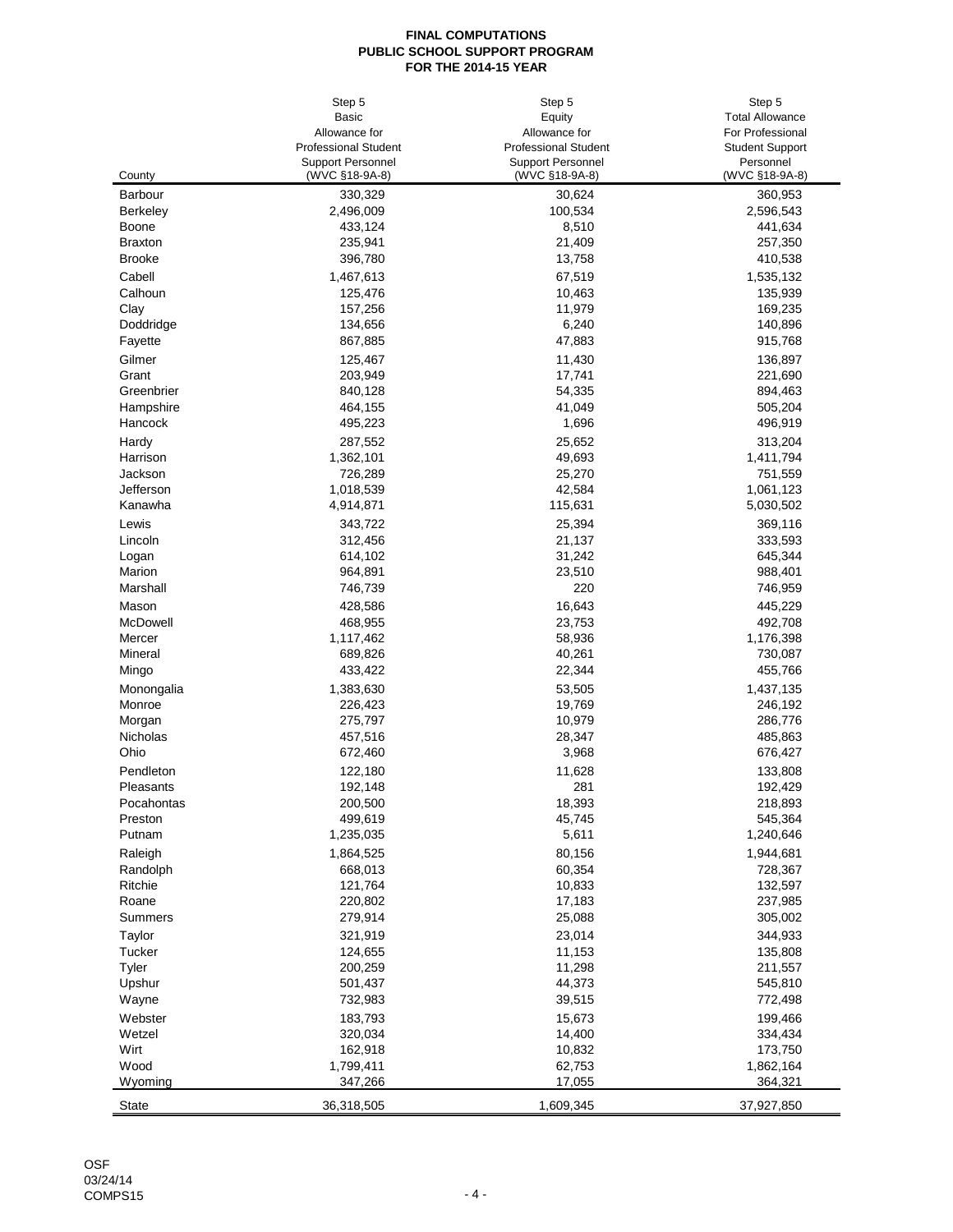|                 |                        |                         |                         |                   | Step 6                 |
|-----------------|------------------------|-------------------------|-------------------------|-------------------|------------------------|
|                 | Step 6a                | Step 6b                 | Step 6c                 | Step 6d           | <b>Total Allowance</b> |
|                 | Allowance              | Allowance for           | Allowance for           | Allowance         | Current Expense,       |
|                 | for Other              | Prof. Pers              | Service Personnel       | for Faculty       | Substitute Costs, &    |
|                 | <b>Current Expense</b> | <b>Substitute Costs</b> | <b>Substitute Costs</b> | Senates           | <b>Faculty Senates</b> |
| County          | (WVC §18-9A-9(1))      | (WVC §18-9A-9(2))       | (WVC §18-9A-9(3))       | (WVC §18-9A-9(4)) | (WVC §18-9A-9)         |
| <b>Barbour</b>  | 1,059,864              | 198,033                 | 64,928                  | 34,420            | 1,357,245              |
| <b>Berkeley</b> | 7,790,799              | 1,492,116               | 473,448                 | 283,986           | 10,040,349             |
| Boone           | 1,984,256              | 364,583                 | 119,815                 | 77,650            | 2,546,304              |
| <b>Braxton</b>  | 906,161                | 172,477                 | 57,169                  | 30,858            | 1,166,665              |
| <b>Brooke</b>   | 1,390,363              | 262,522                 | 84,115                  | 53,300            | 1,790,300              |
| Cabell          | 5,578,224              | 1,055,271               | 338,443                 | 186,010           | 7,157,948              |
| Calhoun         | 486,488                | 101,824                 | 32,638                  | 17,368            | 638,318                |
| Clay            | 857,921                | 159,413                 | 52,586                  | 29,380            | 1,099,300              |
| Doddridge       | 519,675                | 98,488                  | 32,645                  | 21,150            | 671,958                |
| Fayette         | 2,957,609              | 553,450                 | 179,091                 | 96,400            | 3,786,550              |
| Gilmer          | 446,857                | 85,542                  | 29,458                  | 14,800            | 576,657                |
| Grant           | 792,228                | 153,594                 | 49,911                  | 26,500            | 1,022,233              |
| Greenbrier      | 2,256,253              | 428,813                 | 138,266                 | 77,900            | 2,901,232              |
| Hampshire       | 1,503,833              | 280,833                 | 91,086                  | 50,858            | 1,926,610              |
| Hancock         | 1,770,595              | 337,548                 | 108,379                 | 64,300            | 2,280,822              |
| Hardy           | 999,110                | 186,092                 | 61,812                  | 33,100            | 1,280,114              |
| Harrison        | 4,693,016              | 891,431                 | 285,142                 | 166,036           | 6,035,625              |
| Jackson         | 2,139,967              | 408,904                 | 130,294                 | 75,420            | 2,754,585              |
| Jefferson       | 3,874,858              | 720,853                 | 231,745                 | 126,566           | 4,954,022              |
| Kanawha         | 12,082,996             | 2,315,711               | 728,804                 | 417,296           | 15,544,807             |
|                 |                        |                         |                         |                   |                        |
| Lewis           | 1,119,852              | 210,493                 | 69,220                  | 38,130            | 1,437,695              |
| Lincoln         | 1,588,150              | 296,758                 | 97,982                  | 54,326            | 2,037,216              |
| Logan           | 2,716,365              | 507,251                 | 164,887                 | 90,350            | 3,478,853              |
| Marion          | 3,454,114              | 654,313                 | 208,974                 | 119,420           | 4,436,821              |
| Marshall        | 2,037,042              | 384,536                 | 123,310                 | 72,820            | 2,617,708              |
| Mason           | 1,840,192              | 345,883                 | 113,590                 | 63,370            | 2,363,035              |
| McDowell        | 1,487,547              | 282,658                 | 91,505                  | 53,200            | 1,914,910              |
| Mercer          | 4,107,482              | 771,706                 | 247,055                 | 136,054           | 5,262,297              |
| Mineral         | 1,831,685              | 343,918                 | 109,862                 | 61,238            | 2,346,703              |
| Mingo           | 1,905,351              | 355,590                 | 115,643                 | 61,200            | 2,437,784              |
| Monongalia      | 4,806,667              | 903,059                 | 290,308                 | 158,750           | 6,158,784              |
| Monroe          | 779,167                | 145,561                 | 48,728                  | 25,472            | 998,928                |
| Morgan          | 1,094,881              | 201,553                 | 65,878                  | 38,424            | 1,400,736              |
| Nicholas        | 1,724,067              | 321,893                 | 105,180                 | 60,050            | 2,211,190              |
| Ohio            | 2,365,286              | 437,634                 | 139,851                 | 80,600            | 3,023,371              |
| Pendleton       | 508,341                | 105,387                 | 35,537                  | 18,028            | 667,293                |
| Pleasants       | 538,873                | 113,787                 | 34,979                  | 21,600            | 709,239                |
| Pocahontas      | 547,810                | 114,478                 | 37,753                  | 19,636            | 719,677                |
| Preston         | 1,979,123              | 370,835                 | 121,682                 | 65,708            | 2,537,348              |
| Putnam          | 4,312,602              | 810,013                 | 259,256                 | 142,170           | 5,524,041              |
| Raleigh         | 5,355,306              | 1,027,437               | 324,513                 | 180,360           | 6,887,616              |
| Randolph        | 1,828,198              | 348,550                 | 113,797                 | 62,634            | 2,353,179              |
| Ritchie         | 661,092                | 117,771                 | 40,119                  | 22,290            | 841,272                |
| Roane           | 1,051,337              | 192,235                 | 64,023                  | 34,168            | 1,341,763              |
| Summers         | 684,272                | 131,169                 | 42,985                  | 22,370            | 880,796                |
| Taylor          | 1,041,019              | 195,680                 | 63,340                  | 33,800            | 1,333,839              |
| Tucker          | 485,999                | 98,196                  | 32,574                  | 16,750            | 633,519                |
| Tyler           | 590,970                | 109,209                 | 35,752                  | 21,428            | 757,359                |
| Upshur          | 1,665,300              | 320,166                 | 102,272                 | 55,420            | 2,143,158              |
| Wayne           | 3,213,554              | 601,485                 | 195,522                 | 107,000           | 4,117,561              |
| Webster         | 626,171                | 118,872                 | 38,967                  | 20,440            | 804,450                |
| Wetzel          | 1,202,806              | 220,652                 | 72,745                  | 45,350            | 1,541,553              |
| Wirt            | 466,598                | 92,161                  | 30,329                  | 16,200            | 605,288                |
| Wood            | 5,767,892              | 1,079,498               | 343,663                 | 194,400           | 7,385,453              |
| Wyoming         | 1,842,462              | 345,894                 | 114,327                 | 62,550            | 2,365,233              |
|                 |                        |                         |                         |                   |                        |
| State           | 121,318,646            | 22,943,779              | 7,385,883               | 4,159,004         | 155,807,312            |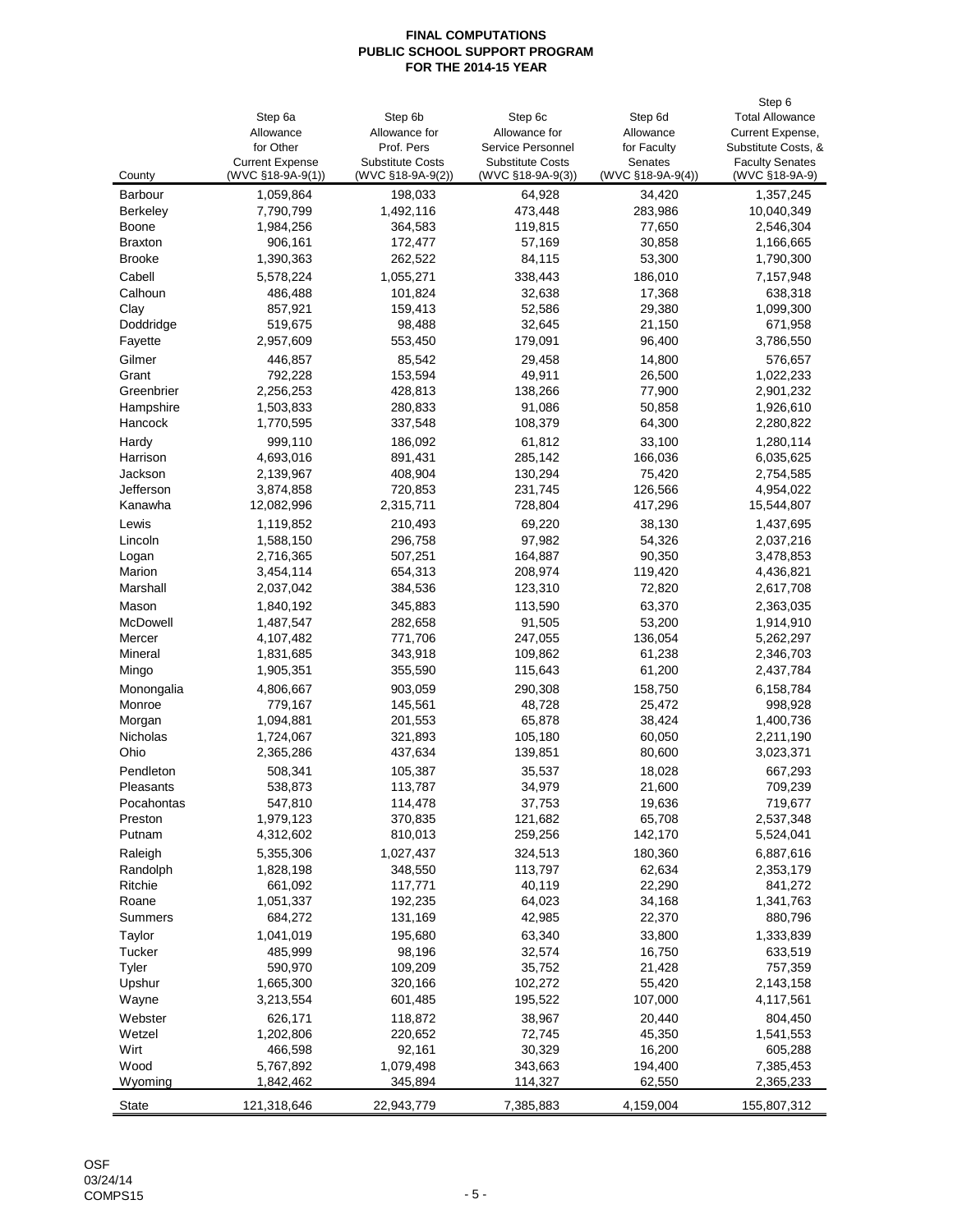|                | Step 7a                        | Step 7b                       | Step 7c                        | Step 7                      |
|----------------|--------------------------------|-------------------------------|--------------------------------|-----------------------------|
|                | Allowance for                  | Allowance for                 | Allowance                      | <b>Total Allow for</b>      |
|                | Improvement of                 | 21st Century                  | For Advanced                   | Improvement of              |
|                | Instructional                  | Technology                    | Placement                      | Instructional               |
| County         | Programs<br>(WVC §18-9A-10(1)) | Systems<br>(WVC §18-9A-10(2)) | Programs<br>(WVC §18-9A-10(3)) | Programs<br>(WVC §18-9A-10) |
| Barbour        | 476,539                        | 135,708                       | 2,253                          | 614,500                     |
| Berkeley       | 2,550,304                      | 807,035                       | 21,276                         | 3,378,615                   |
| Boone          | 761,339                        | 227,905                       | 5,507                          | 994,751                     |
| <b>Braxton</b> | 429,183                        | 120,378                       | 3,379                          | 552,940                     |
| <b>Brooke</b>  | 578,363                        | 168,671                       | 4,130                          | 751,164                     |
| Cabell         | 1,868,621                      | 586,358                       | 23,070                         | 2,478,049                   |
| Calhoun        | 299,884                        | 78,521                        | 2,044                          | 380,449                     |
| Clay           | 414,321                        | 115,567                       | 2,294                          | 532,182                     |
| Doddridge      | 310,109                        | 81,831                        | 2,503                          | 394,443                     |
| Fayette        | 1,061,223                      | 324,985                       | 12,640                         | 1,398,848                   |
| Gilmer         | 287,674                        | 74,568                        | 1,085                          | 363,327                     |
| Grant          | 394,081                        | 109,015                       | 3,004                          | 506,100                     |
| Greenbrier     | 845,139                        | 255,033                       | 6,174                          | 1,106,346                   |
| Hampshire      | 613,323                        | 179,989                       | 3,421                          | 796,733                     |
| Hancock        | 695,511                        | 206,595                       | 4,506                          | 906,612                     |
| Hardy          | 457,820                        | 129,649                       | 4,005                          | 591,474                     |
| Harrison       | 1,595,893                      | 498,070                       | 18,397                         | 2,112,360                   |
| Jackson        | 809,312                        | 243,435                       | 10,972                         | 1,063,719                   |
| Jefferson      | 1,343,823                      | 416,469                       | 17,355                         | 1,777,647                   |
| Kanawha        | 3,872,707                      | 1,235,129                     | 50,770                         | 5,158,606                   |
| Lewis          | 495,020                        | 141,691                       | 3,546                          | 640,257                     |
| Lincoln        | 639,301                        | 188,398                       | 3,129                          | 830,828                     |
| Logan          | 986,898                        | 300,924                       | 9,053                          | 1,296,875                   |
| Marion         | 1,214,194                      | 374,505                       | 18,898                         | 1,607,597                   |
| Marshall       | 777,602                        | 233,170                       | 10,972                         | 1,021,744                   |
| Mason          | 716,953                        | 213,536                       | 9,553                          | 940,042                     |
| McDowell       | 608,305                        | 178,364                       | 3,546                          | 790,215                     |
| Mercer         | 1,415,493                      | 439,670                       | 10,388                         | 1,865,551                   |
| Mineral        | 714,332                        | 212,688                       | 7,551                          | 934,571                     |
| Mingo          | 737,029                        | 220,035                       | 6,174                          | 963,238                     |
| Monongalia     | 1,630,909                      | 509,405                       | 36,545                         | 2,176,859                   |
| Monroe         | 390,057                        | 107,712                       | 11,848                         | 509,617                     |
| Morgan         | 487,327                        | 139,201                       | 3,880                          | 630,408                     |
| Nicholas       | 681,176                        | 201,954                       | 5,173                          | 888,303                     |
| Ohio           | 878,732                        | 265,908                       | 12,891                         | 1,157,531                   |
| Pendleton      | 306,617                        | 80,701                        | 2,294                          | 389,612                     |
| Pleasants      | 316,024                        | 83,746                        | 1,627                          | 401,397                     |
| Pocahontas     | 318,777                        | 84,637                        | 1,585                          | 404,999                     |
| Preston        | 759,757                        | 227,393                       | 8,344                          | 995,494                     |
| Putnam         | 1,478,690                      | 460,128                       | 22,235                         | 1,961,053                   |
| Raleigh        | 1,799,941                      | 564,125                       | 17,563                         | 2,381,629                   |
| Randolph       | 713,258                        | 212,340                       | 6,174                          | 931,772                     |
| Ritchie        | 353,679                        | 95,936                        | 3,337                          | 452,952                     |
| Roane          | 473,911                        | 134,858                       | 2,879                          | 611,648                     |
| Summers        | 360,821                        | 98,248                        | 1,752                          | 460,821                     |
| Taylor         | 470,733                        | 133,829                       | 3,921                          | 608,483                     |
| Tucker         | 299,734                        | 78,472                        | 3,087                          | 381,293                     |
| Tyler          | 332,075                        | 88,942                        | 2,169                          | 423,186                     |
| Upshur         | 663,070                        | 196,093                       | 3,713                          | 862,876                     |
| Wayne          | 1,140,079                      | 350,512                       | 8,093                          | 1,498,684                   |
| Webster        | 342,920                        | 92,453                        | 4,380                          | 439,753                     |
| Wetzel         | 520,578                        | 149,965                       | 5,423                          | 675,966                     |
| Wirt           | 293,756                        | 76,537                        | 1,961                          | 372,254                     |
| Wood           | 1,927,057                      | 605,276                       | 31,330                         | 2,563,663                   |
| Wyoming        | 717,656                        | 213,763                       | 9,220                          | 940,639                     |
| <b>State</b>   | 45,627,630                     | 13,750,026                    | 493,019                        | 59,870,675                  |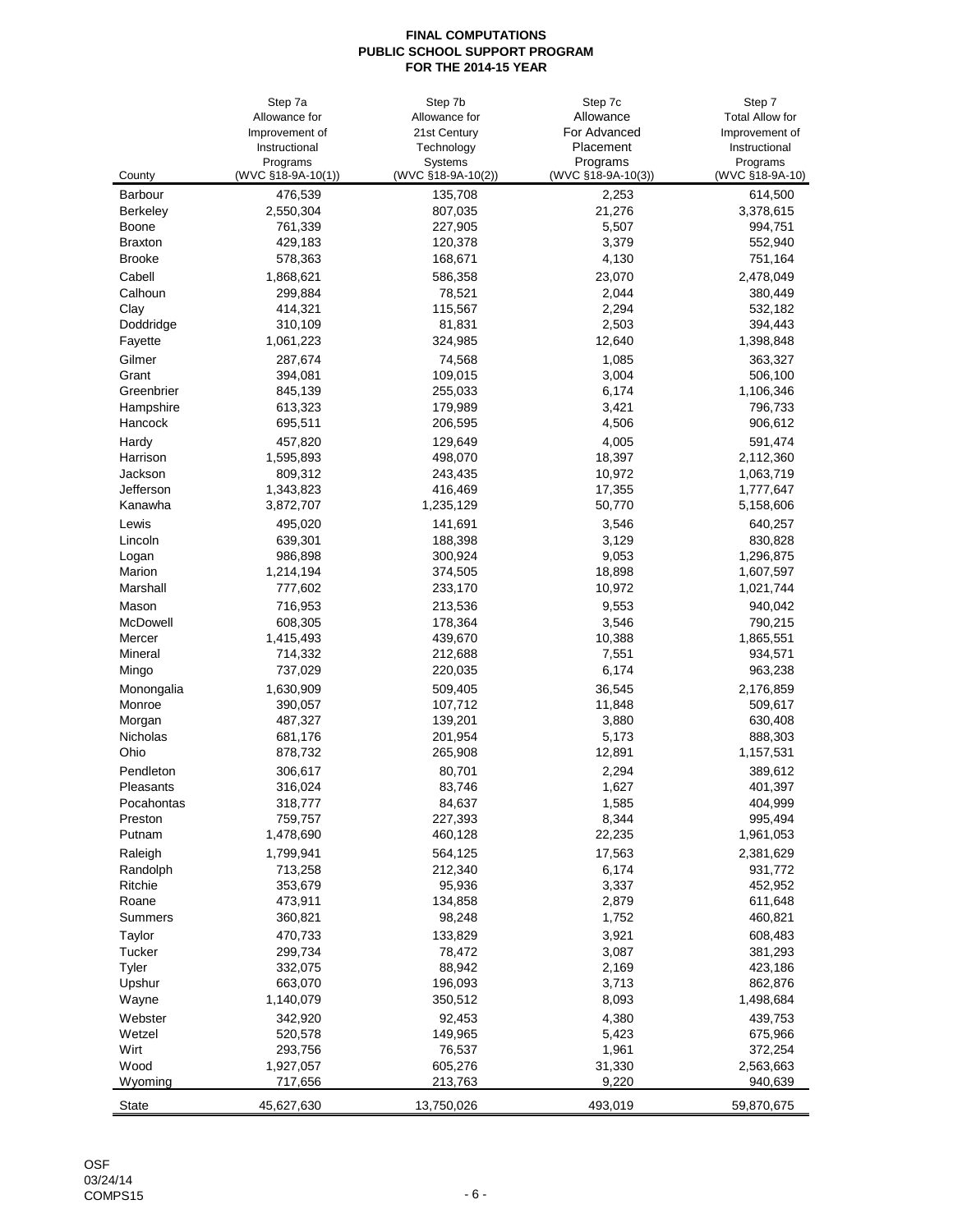|                | Step 8             |                    | Step 10                |
|----------------|--------------------|--------------------|------------------------|
|                | <b>Total Basic</b> |                    | <b>Basic State Aid</b> |
|                | Program            | Step 9             | Allowance for          |
|                | Allowance          | <b>Local Share</b> | <b>County Boards</b>   |
| County         | (WVC §18-9A-12)    | (WVC §18-9A-11)    | (WVC §18-9A-12)        |
| <b>Barbour</b> | 14,552,150         | 2,908,483          | 11,643,667             |
| Berkeley       | 101,939,898        | 21,037,810         | 80,902,088             |
| Boone          | 25,476,459         | 8,898,617          | 16,577,842             |
| <b>Braxton</b> | 12,672,725         | 2,539,681          | 10,133,044             |
| <b>Brooke</b>  | 18,976,825         | 4,266,294          | 14,710,531             |
| Cabell         | 72,564,977         | 17,976,748         | 54,588,229             |
| Calhoun        | 7,424,423          | 1,147,581          | 6,276,842              |
| Clay           | 12,078,809         | 1,382,804          | 10,696,005             |
| Doddridge      | 7,281,664          | 4,559,565          | 2,722,099              |
| Fayette        | 39,121,707         | 8,074,754          | 31,046,953             |
| Gilmer         | 6,346,382          | 1,733,301          | 4,613,081              |
| Grant          | 11,215,206         | 5,772,094          | 5,443,112              |
| Greenbrier     | 30,454,290         | 7,659,986          | 22,794,304             |
| Hampshire      | 20,530,393         | 5,929,420          | 14,600,973             |
| Hancock        | 23,139,246         | 5,084,244          | 18,055,002             |
| Hardy          | 13,799,211         | 4,497,894          | 9,301,317              |
| Harrison       | 61,337,216         | 20,333,539         | 41,003,677             |
| Jackson        | 29,315,175         | 6,580,307          | 22,734,868             |
| Jefferson      | 49,668,488         | 14,003,560         | 35,664,928             |
| Kanawha        | 158,449,305        | 50,965,151         | 107,484,154            |
| Lewis          | 15,526,666         | 5,387,571          | 10,139,095             |
| Lincoln        | 21,947,031         | 2,827,215          | 19,119,816             |
| Logan          | 35,948,515         | 8,933,229          | 27,015,286             |
| Marion         | 45,440,103         | 12,985,040         | 32,455,063             |
| Marshall       |                    | 17,165,505         | 9,100,718              |
|                | 26,266,223         |                    |                        |
| Mason          | 24,581,695         | 5,338,997          | 19,242,698             |
| McDowell       | 20,264,419         | 5,706,399          | 14,558,020             |
| Mercer         | 53,841,384         | 8,965,840          | 44,875,544             |
| Mineral        | 25,640,731         | 4,375,317          | 21,265,414             |
| Mingo          | 25,787,387         | 6,685,865          | 19,101,522             |
| Monongalia     | 63,370,472         | 25,491,470         | 37,879,002             |
| Monroe         | 10,690,592         | 1,762,803          | 8,927,789              |
| Morgan         | 14,200,212         | 4,378,836          | 9,821,376              |
| Nicholas       | 23,407,946         | 5,195,863          | 18,212,083             |
| Ohio           | 30,155,241         | 9,092,499          | 21,062,742             |
| Pendleton      | 8,133,772          | 1,925,372          | 6,208,400              |
| Pleasants      | 7,751,353          | 3,287,440          | 4,463,913              |
| Pocahontas     | 8,536,026          | 3,374,473          | 5,161,553              |
| Preston        | 27,473,844         | 6,429,191          | 21,044,653             |
| Putnam         | 55,607,727         | 13,481,994         | 42,125,733             |
| Raleigh        | 71,418,826         | 17,078,263         | 54,340,563             |
| Randolph       | 25,941,464         | 5,908,417          | 20,033,047             |
| Ritchie        | 9,017,005          | 2,260,817          | 6,756,188              |
| Roane          | 14,120,753         | 2,296,813          | 11,823,940             |
| Summers        | 9,554,893          | 2,272,982          | 7,281,911              |
| Taylor         | 14,416,235         | 3,981,062          | 10,435,173             |
| Tucker         | 7,392,745          | 3,314,214          | 4,078,531              |
| Tyler          | 8,253,658          | 2,272,154          | 5,981,504              |
| Upshur         | 23,357,104         | 5,431,585          | 17,925,519             |
| Wayne          | 42,282,382         | 6,673,076          | 35,609,306             |
| Webster        | 9,138,117          | 1,510,159          | 7,627,958              |
| Wetzel         | 16,005,371         | 8,701,064          | 7,304,307              |
| Wirt           | 6,536,213          | 675,823            | 5,860,390              |
| Wood           | 74,705,865         | 15,784,752         | 58,921,113             |
| Wyoming        | 24,828,854         | 5,700,562          | 19,128,292             |
| <b>State</b>   | 1,617,885,373      | 432,004,495        | 1,185,880,878          |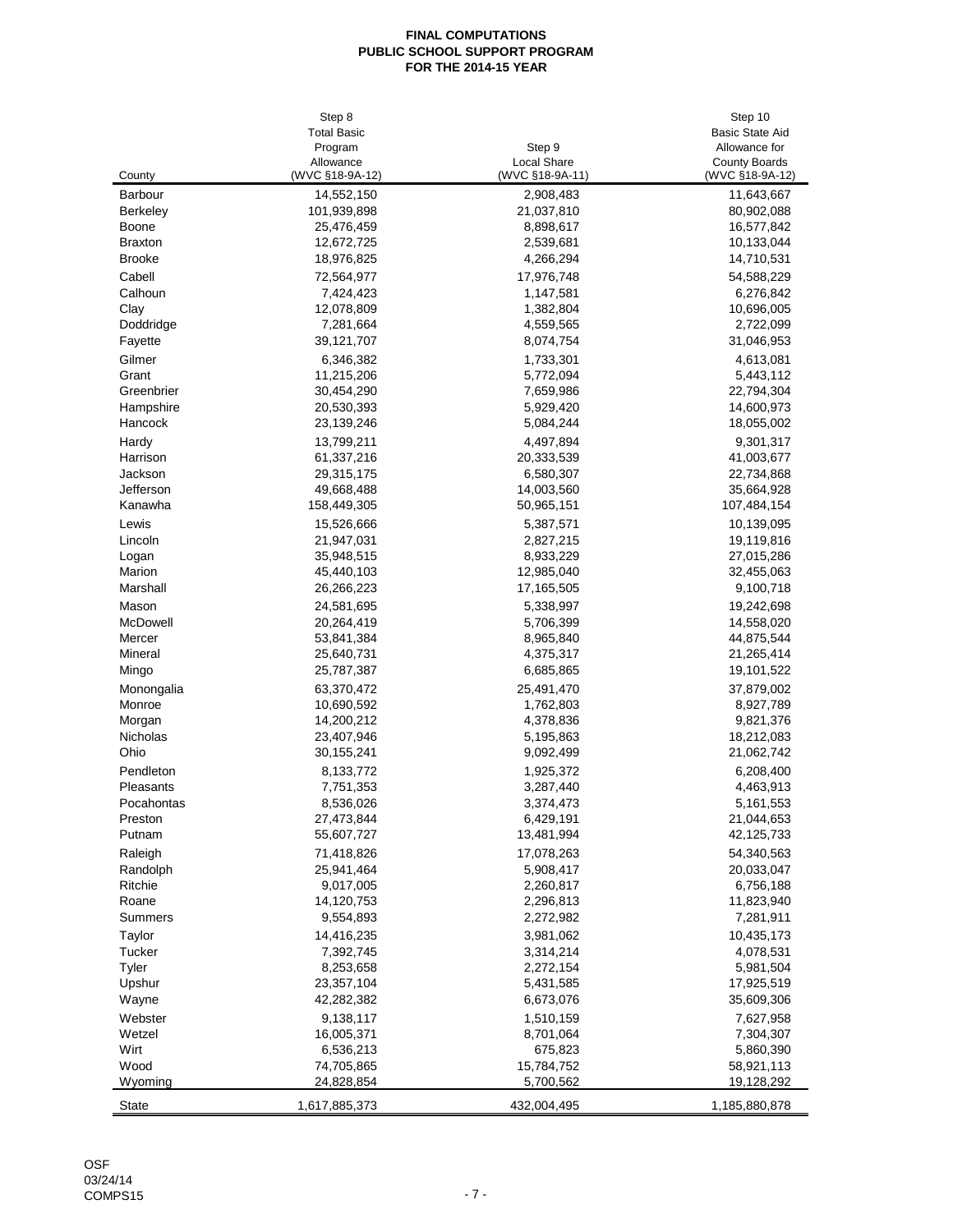## **FINAL COMPUTATIONS PUBLIC SCHOOL SUPPORT PROGRAM ENROLLMENT INFORMATION FOR THE 2014-15 YEAR**

|                   | 2013-14           |                          |            |                          | <b>Net</b>            | Additional     | <b>Net</b>          |
|-------------------|-------------------|--------------------------|------------|--------------------------|-----------------------|----------------|---------------------|
|                   | 2nd Month         | Adjustments              |            | 2012-13                  | <b>Enrollment</b>     | Adjustments/   | <b>Enrollment</b>   |
|                   | Headcount         | Headcount to             | <b>FTE</b> | Certified                | <b>With Certified</b> | WVC §18-5-11 & | <b>Adjusted For</b> |
| County            | <b>Enrollment</b> | <b>FTE</b>               | Enrollment | Adults                   | <b>Adults</b>         | WVC §18-9A-2   | <b>SA Funding</b>   |
| Barbour           | 2,454             | (5.50)                   | 2,448.50   | 0.50                     | 2,449.00              |                | 2,449.00            |
| Berkeley          | 18,221            | (67.18)                  | 18,153.82  | 3.75                     | 18,157.57             |                | 18,157.57           |
| Boone             | 4,541             | (41.00)                  | 4,500.00   | $\overline{a}$           | 4,500.00              |                | 4,500.00            |
| <b>Braxton</b>    | 2,128             | (8.00)                   | 2,120.00   |                          | 2,120.00              |                | 2,120.00            |
| <b>Brooke</b>     | 3,246             | (6.00)                   | 3,240.00   | $\overline{a}$           | 3,240.00              |                | 3,240.00            |
| Cabell            | 13,085            | (50.57)                  | 13,034.43  | 2.00                     | 13,036.43             |                | 13,036.43           |
| Calhoun           | 1,069             |                          | 1,069.00   | 13.25                    | 1,082.25              | 97.22          | 1,179.47            |
| Clay              | 1,975             |                          | 1,975.00   | $\blacksquare$           | 1,975.00              |                | 1,975.00            |
| Doddridge         | 1,159             | (3.80)                   | 1,155.20   | $\overline{a}$           | 1,155.20              | 80.23          | 1,235.43            |
| Fayette           | 6,810             | $\blacksquare$           | 6,810.00   | 2.00                     | 6,812.00              | $\overline{a}$ | 6,812.00            |
| Gilmer            | 903               | (1.76)                   | 901.24     | $\overline{\phantom{a}}$ | 901.24                | 222.02         | 1,123.26            |
| Grant             | 1,819             | (5.00)                   | 1,814.00   | 3.00                     | 1,817.00              |                | 1,817.00            |
| Greenbrier        | 5,191             | (6.96)                   | 5,184.04   | 8.93                     | 5,192.97              |                | 5,192.97            |
| Hampshire         | 3,422             | (1.00)                   | 3,421.00   | $\blacksquare$           | 3,421.00              |                | 3,421.00            |
| Hancock           | 4,181             | (7.60)                   | 4,173.40   | 1.25                     | 4,174.65              |                | 4,174.65            |
| Hardy             | 2,321             | (6.75)                   | 2,314.25   | $\overline{a}$           | 2,314.25              |                | 2,314.25            |
| Harrison          | 10,913            | (13.60)                  | 10,899.40  | 46.40                    | 10,945.80             |                | 10,945.80           |
| Jackson           | 4,914             | $\overline{a}$           | 4,914.00   | 4.00                     | 4,918.00              | $\overline{a}$ | 4,918.00            |
| Jefferson         | 9,061             | (92.00)                  | 8,969.00   | 0.75                     | 8,969.75              | $\blacksquare$ | 8,969.75            |
| Kanawha           | 28,378            | (305.30)                 | 28,072.70  | $\blacksquare$           | 28,072.70             |                | 28,072.70           |
| Lewis             | 2,624             | (4.50)                   | 2,619.50   | $\blacksquare$           | 2,619.50              |                | 2,619.50            |
| Lincoln           | 3,691             | (11.00)                  | 3,680.00   | $\overline{a}$           | 3,680.00              |                | 3,680.00            |
| Logan             | 6,271             | (1.00)                   | 6,270.00   | 1.74                     | 6,271.74              |                | 6,271.74            |
| Marion            | 8,036             | (2.50)                   | 8,033.50   | 15.94                    | 8,049.44              |                | 8,049.44            |
| Marshall          | 4,708             | (17.72)                  | 4,690.28   | $\overline{a}$           | 4,690.28              |                | 4,690.28            |
|                   |                   |                          |            |                          |                       |                |                     |
| Mason             | 4,312             | (51.40)                  | 4,260.60   | 5.63                     | 4,266.23              |                | 4,266.23            |
| McDowell          | 3,437             | (0.50)                   | 3,436.50   | 0.25                     | 3,436.75              |                | 3,436.75            |
| Mercer<br>Mineral | 9,585<br>4,187    | (73.00)                  | 9,512.00   | 4.25<br>0.88             | 9,516.25<br>4,178.77  | ÷              | 9,516.25            |
|                   |                   | (9.11)                   | 4,177.89   | $\blacksquare$           |                       |                | 4,178.77            |
| Mingo             | 4,403             | (4.35)                   | 4,398.65   |                          | 4,398.65              |                | 4,398.65            |
| Monongalia        | 11,192            | (27.98)                  | 11,164.03  | 18.30                    | 11,182.32             |                | 11,182.32           |
| Monroe            | 1,820             | (8.00)                   | 1,812.00   | $\overline{a}$           | 1,812.00              |                | 1,812.00            |
| Morgan            | 2,580             | (38.79)                  | 2,541.21   | $\frac{1}{2}$            | 2,541.21              |                | 2,541.21            |
| <b>Nicholas</b>   | 3,956             | (5.90)                   | 3,950.10   | 0.25                     | 3,950.35              |                | 3,950.35            |
| Ohio              | 5,428             | (41.10)                  | 5,386.90   |                          | 5,386.90              |                | 5,386.90            |
| Pendleton         | 1,001             |                          | 1,001.00   |                          | 1,001.00              | 328.62         | 1,329.62            |
| Pleasants         | 1,232             |                          | 1,232.00   | 4.00                     | 1,236.00              | 21.09          | 1,257.09            |
| Pocahontas        | 1,112             |                          | 1,112.00   |                          | 1,112.00              | 288.00         | 1,400.00            |
| Preston           | 4,583             | (10.32)                  | 4,572.68   | 0.54                     | 4,573.22              |                | 4,573.22            |
| Putnam            | 9,907             | (9.00)                   | 9,898.00   | 88.25                    | 9,986.25              |                | 9,986.25            |
| Raleigh           | 12,568            | (50.40)                  | 12,517.60  | 25.63                    | 12,543.23             |                | 12,543.23           |
| Randolph          | 4,225             | (5.05)                   | 4,219.95   | $\blacksquare$           | 4,219.95              |                | 4,219.95            |
| Ritchie           | 1,516             | (4.80)                   | 1,511.20   |                          | 1,511.20              |                | 1,511.20            |
| Roane             | 2,443             | (0.95)                   | 2,442.05   |                          | 2,442.05              |                | 2,442.05            |
| Summers           | 1,596             | (2.00)                   | 1,594.00   |                          | 1,594.00              |                | 1,594.00            |
| Taylor            | 2,423             | (2.20)                   | 2,420.80   |                          | 2,420.80              |                | 2,420.80            |
| Tucker            | 1,029             | (0.92)                   | 1,028.08   |                          | 1,028.08              | 179.86         | 1,207.94            |
| Tyler             | 1,348             | (6.00)                   | 1,342.00   |                          | 1,342.00              | 13.31          | 1,355.31            |
| Upshur            | 3,822             |                          | 3,822.00   | 37.56                    | 3,859.56              |                | 3,859.56            |
| Wayne             | 7,446             | (9.00)                   | 7,437.00   |                          | 7,437.00              |                | 7,437.00            |
| Webster           | 1,446             | (1.00)                   | 1,445.00   |                          | 1,445.00              |                | 1,445.00            |
| Wetzel            | 2,757             | (4.50)                   | 2,752.50   |                          | 2,752.50              |                | 2,752.50            |
| Wirt              | 1,022             | $\overline{\phantom{a}}$ | 1,022.00   |                          | 1,022.00              | 102.69         | 1,124.69            |
| Wood              | 13,260            | (22.48)                  | 13,237.53  |                          | 13,237.53             |                | 13,237.53           |
| Wyoming           | 4,256             | $\overline{\phantom{a}}$ | 4,256.00   | 38.00                    | 4,294.00              |                | 4,294.00            |
| State             | 281,013           | (1,047.49)               | 279,965.52 | 327.03                   | 280,292.55            | 1,333.04       | 281,625.59          |
| C <sub>CT</sub>   |                   |                          |            |                          |                       |                |                     |

OSF 03/24/14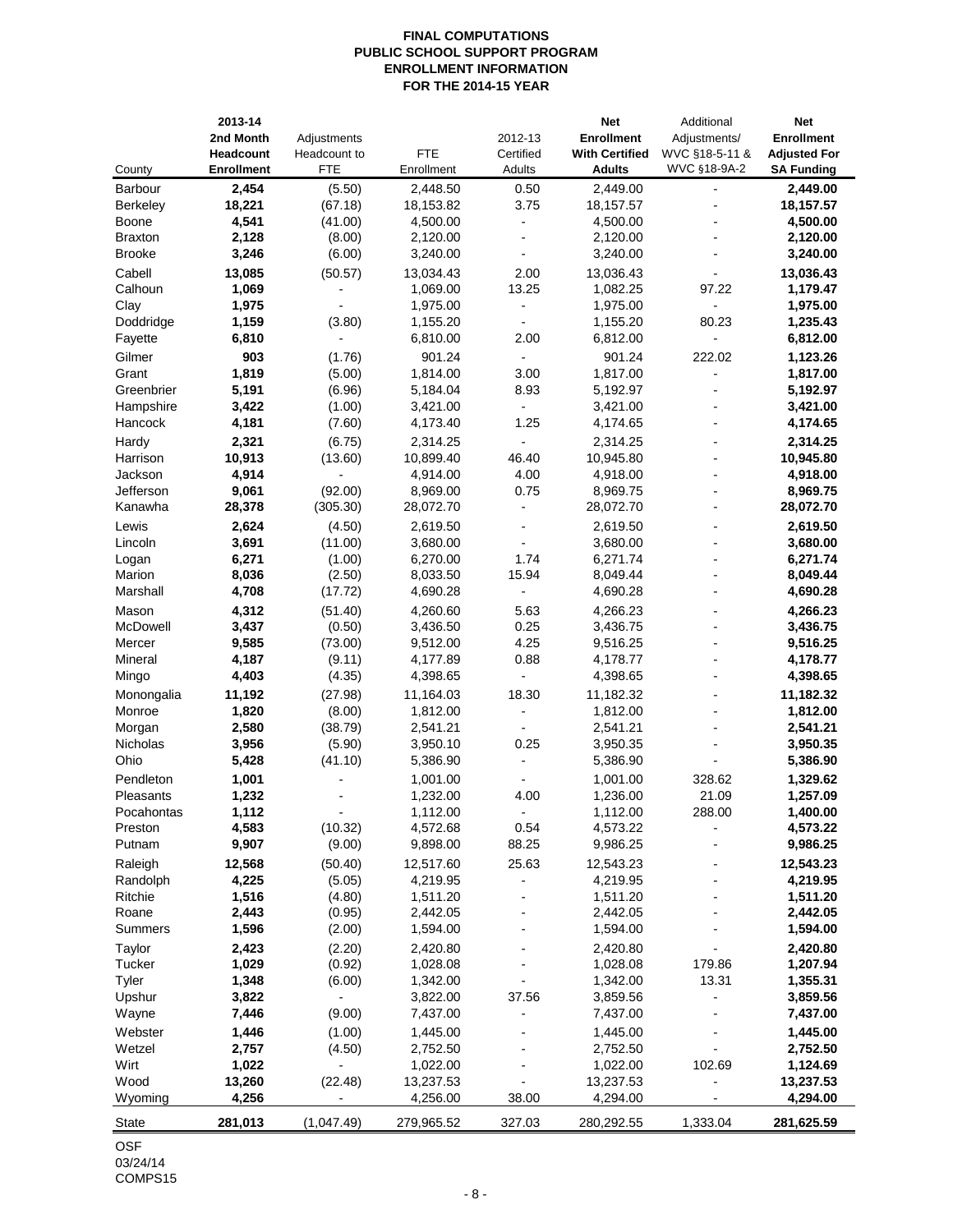#### **FINAL COMPUTATIONS PUBLIC SCHOOL SUPPORT PROGRAM PROFESSIONAL EDUCATOR DATA FOR THE 2014-15 YEAR**

|                                 |                  |                | <b>PE Allowed Per</b><br>Net Enr Limits |                          |                    |                  |                  |
|---------------------------------|------------------|----------------|-----------------------------------------|--------------------------|--------------------|------------------|------------------|
|                                 | 2013-14          |                | $72.75 - S$                             | Proration                | Number             |                  |                  |
|                                 | State Aid        | <b>Student</b> | $72.60 - L$                             | Multi-County             | Employed in        |                  |                  |
|                                 | Eligible PE      | Population     | 72.45<br>- M                            | Vocational               | Excess of          | Number PE        | Number PE        |
| County                          | Employed         | Density        | 72.30<br>$-H$                           | Centers                  | Limits             | Funded           | Chargeable       |
| Barbour                         | 178.60           | Low            | 177.80                                  | 1.58                     | (2.38)             | 176.22           | 177.80           |
| <b>Berkeley</b>                 | 1,437.93         | High           | 1,312.79                                | (10.30)                  | (114.84)           | 1,323.09         | 1,312.79         |
| Boone                           | 399.30           | Low            | 326.70                                  |                          | (72.60)            | 326.70           | 326.70           |
| <b>Braxton</b><br><b>Brooke</b> | 159.88<br>274.95 | Sparse<br>High | 154.23<br>234.25                        |                          | (5.65)<br>(40.70)  | 154.23<br>234.25 | 154.23<br>234.25 |
|                                 |                  |                |                                         |                          |                    |                  |                  |
| Cabell<br>Calhoun               | 943.20<br>91.56  | High<br>Sparse | 942.53<br>85.81                         | (5.11)                   | (0.67)<br>(0.64)   | 942.53<br>90.92  | 942.53<br>85.81  |
| Clay                            | 149.89           | Low            | 143.39                                  | $\blacksquare$           | (6.50)             | 143.39           | 143.39           |
| Doddridge                       | 108.75           | Sparse         | 89.88                                   | 2.17                     | (21.04)            | 87.71            | 89.88            |
| Fayette                         | 496.90           | Medium         | 493.53                                  | ä,                       | (3.37)             | 493.53           | 493.53           |
| Gilmer                          | 77.47            | Sparse         | 81.72                                   | 5.11                     | (0.86)             | 76.61            | 81.72            |
| Grant                           | 139.30           | Sparse         | 132.19                                  | (4.80)                   | (2.31)             | 136.99           | 132.19           |
| Greenbrier                      | 399.96           | Low            | 377.01                                  | $\blacksquare$           | (22.95)            | 377.01           | 377.01           |
| Hampshire                       | 256.00           | Low            | 248.36                                  |                          | (7.64)             | 248.36           | 248.36           |
| Hancock                         | 332.16           | High           | 301.83                                  |                          | (30.33)            | 301.83           | 301.83           |
| Hardy                           | 170.55           | Sparse         | 168.36                                  | 3.13                     | (5.32)             | 165.23           | 168.36           |
| Harrison                        | 849.88           | High           | 791.38                                  | (3.16)                   | (55.34)            | 794.54           | 791.38           |
| Jackson                         | 384.50           | Medium         | 356.31                                  | (5.35)                   | (22.84)            | 361.66           | 356.31           |
| Jefferson                       | 643.33           | High           | 648.51                                  | 5.63                     | (0.45)             | 642.88           | 648.51           |
| Kanawha                         | 2,095.10         | High           | 2,029.66                                | $\blacksquare$           | (65.44)            | 2,029.66         | 2,029.66         |
| Lewis                           | 196.75           | Low            | 190.18                                  | 2.98                     | (9.55)             | 187.20           | 190.18           |
| Lincoln                         | 281.33           | Low            | 267.17                                  | ä,                       | (14.16)            | 267.17           | 267.17           |
| Logan<br>Marion                 | 480.95<br>608.85 | Medium<br>High | 454.39<br>581.97                        | $\blacksquare$<br>$\sim$ | (26.56)<br>(26.88) | 454.39<br>581.97 | 454.39<br>581.97 |
| Marshall                        | 371.10           | Medium         | 339.81                                  | L,                       | (31.29)            | 339.81           | 339.81           |
| Mason                           | 324.95           | Low            | 309.73                                  |                          | (15.22)            | 309.73           | 309.73           |
| McDowell                        | 274.08           | Low            | 249.51                                  |                          | (24.57)            | 249.51           | 249.51           |
| Mercer                          | 701.07           | High           | 688.02                                  |                          | (13.05)            | 688.02           | 688.02           |
| Mineral                         | 314.32           | Medium         | 302.75                                  | $\blacksquare$           | (11.57)            | 302.75           | 302.75           |
| Mingo                           | 324.50           | Medium         | 318.68                                  |                          | (5.82)             | 318.68           | 318.68           |
| Monongalia                      | 803.85           | High           | 808.48                                  |                          |                    | 803.85           | 803.85           |
| Monroe                          | 128.86           | Sparse         | 131.82                                  | $\blacksquare$           |                    | 128.86           | 128.86           |
| Morgan                          | 196.52           | Medium         | 184.11                                  | 4.67                     | (17.08)            | 179.44           | 184.11           |
| Nicholas                        | 306.55           | Low            | 286.80                                  | $\blacksquare$           | (19.75)            | 286.80           | 286.80           |
| Ohio                            | 413.50           | High           | 389.47                                  |                          | (24.03)            | 389.47           | 389.47           |
| Pendleton                       | 95.32            | Sparse         | 96.73                                   | 1.67                     | (0.26)             | 95.06            | 96.73            |
| Pleasants                       | 113.00           | Low            | 91.26                                   | (9.18)                   | (12.56)            | 100.44           | 91.26            |
| Pocahontas                      | 101.64           | Sparse         | 101.85                                  |                          |                    | 101.64           | 101.64           |
| Preston                         | 332.09           | Low            | 332.02                                  |                          | (0.07)             | 332.02           | 332.02           |
| Putnam                          | 720.95           | High           | 722.01                                  |                          |                    | 720.95           | 720.95           |
| Raleigh<br>Randolph             | 916.10<br>320.77 | High<br>Sparse | 906.88<br>307.00                        |                          | (9.22)<br>(13.77)  | 906.88<br>307.00 | 906.88<br>307.00 |
| Ritchie                         | 117.95           | Sparse         | 109.94                                  | 3.85                     | (11.86)            | 106.09           | 109.94           |
| Roane                           | 174.34           | Low            | 177.29                                  | 5.35                     | (2.40)             | 171.94           | 177.29           |
| Summers                         | 114.85           | Sparse         | 115.96                                  |                          |                    | 114.85           | 114.85           |
| Taylor                          | 173.40           | Medium         | 175.39                                  | 0.99                     |                    | 173.40           | 174.39           |
| Tucker                          | 88.82            | Sparse         | 87.88                                   | $\blacksquare$           | (0.94)             | 87.88            | 87.88            |
| Tyler                           | 108.14           | Low            | 98.40                                   | 2.03                     | (11.77)            | 96.37            | 98.40            |
| Upshur                          | 285.60           | Medium         | 279.63                                  | (4.56)                   | (1.41)             | 284.19           | 279.63           |
| Wayne                           | 550.40           | Medium         | 538.81                                  | $\blacksquare$           | (11.59)            | 538.81           | 538.81           |
| Webster                         | 105.80           | Sparse         | 105.12                                  |                          | (0.68)             | 105.12           | 105.12           |
| Wetzel                          | 231.75           | Low            | 199.83                                  | 3.30                     | (35.22)            | 196.53           | 199.83           |
| Wirt                            | 83.20            | Sparse         | 81.82                                   | $\blacksquare$           | (1.38)             | 81.82            | 81.82            |
| Wood                            | 984.50           | High           | 957.07                                  |                          | (27.43)            | 957.07           | 957.07           |
| Wyoming                         | 325.45           | Low            | 311.74                                  | $\blacksquare$           | (13.71)            | 311.74           | 311.74           |
| State                           | 21,260.46        |                | 20,395.76                               | $\blacksquare$           | (875.67)           | 20,384.79        | 20,384.79        |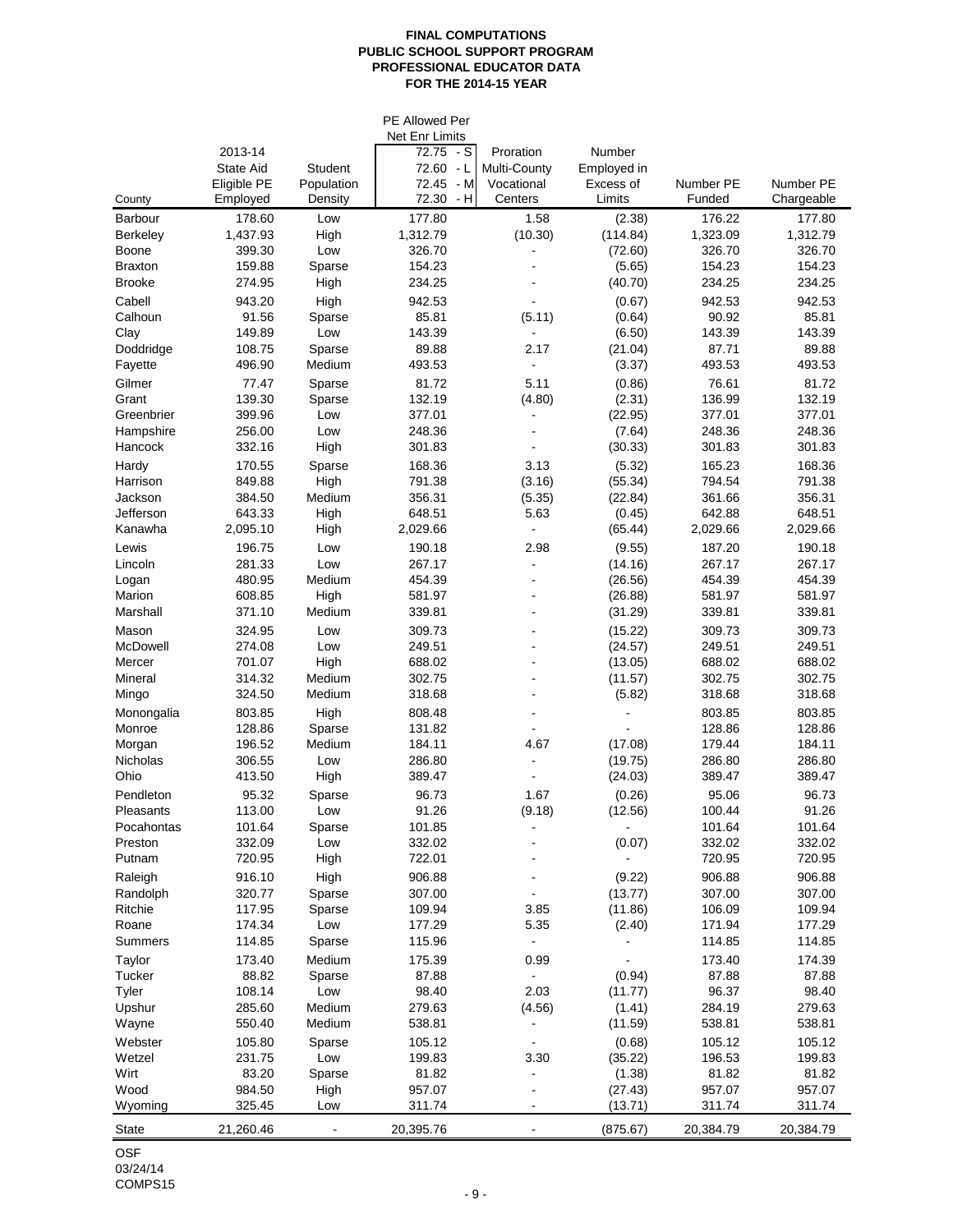#### **FINAL COMPUTATIONS PUBLIC SCHOOL SUPPORT PROGRAM SERVICE PERSONNEL DATA FOR THE 2014-15 YEAR**

|                         |                    |                | <b>SP Allowed Per</b><br>Net Enr Limits |                         |                      |                    |                     |
|-------------------------|--------------------|----------------|-----------------------------------------|-------------------------|----------------------|--------------------|---------------------|
|                         | 2013-14            |                | 45.880<br>- S                           | Proration               | Number               |                    |                     |
|                         | <b>State Aid</b>   | Student        | 45.300 - L                              | Multi-County            | Employed             | <b>Number</b>      | Number              |
|                         | Eligible SP        | Population     | 44.730<br>- M                           | Vocational              | in Excess of         | <b>Serv Pers</b>   | <b>Service Pers</b> |
| County                  | Employed           | Density        | $-H$<br>44.170                          | Centers                 | Limits               | <b>Funded</b>      | Chargeable          |
| Barbour                 | 113.289            | Low            | 110.940                                 | 0.473                   | (2.822)              | 110.467            | 110.94              |
| <b>Berkeley</b>         | 922.328            | High           | 802.020                                 | (3.493)                 | (116.815)            | 805.513            | 802.02              |
| Boone<br><b>Braxton</b> | 246.878<br>98.196  | Low<br>Sparse  | 203.850<br>97.266                       |                         | (43.028)<br>(0.930)  | 203.850<br>97.266  | 203.85<br>97.27     |
| <b>Brooke</b>           | 172.325            | High           | 143.111                                 |                         | (29.214)             | 143.111            | 143.11              |
| Cabell                  | 587.135            | High           | 575.819                                 |                         | (11.316)             | 575.819            | 575.82              |
| Calhoun                 | 60.248             | Sparse         | 54.114                                  | (1.415)                 | (4.719)              | 55.529             | 54.11               |
| Clay                    | 98.843             | Low            | 89.468                                  |                         | (9.375)              | 89.468             | 89.47               |
| Doddridge               | 71.117             | Sparse         | 56.682                                  | 1.141                   | (15.576)             | 55.541             | 56.68               |
| Fayette                 | 346.946            | Medium         | 304.701                                 |                         | (42.245)             | 304.701            | 304.70              |
| Gilmer                  | 52.600             | Sparse         | 51.535                                  | 1.415                   | (2.480)              | 50.120             | 51.54               |
| Grant                   | 86.880             | Sparse         | 83.364                                  | (1.554)                 | (1.962)              | 84.918             | 83.36               |
| Greenbrier              | 282.863            | Low            | 235.242                                 |                         | (47.621)             | 235.242            | 235.24              |
| Hampshire               | 178.205            | Low            | 154.971                                 |                         | (23.234)             | 154.971            | 154.97              |
| Hancock                 | 215.001            | High           | 184.394                                 |                         | (30.607)             | 184.394            | 184.39              |
| Hardy<br>Harrison       | 111.242<br>504.620 | Sparse<br>High | 106.178<br>483.476                      | 1.013<br>(1.658)        | (6.077)<br>(19.486)  | 105.165<br>485.134 | 106.18<br>483.48    |
| Jackson                 | 238.877            | Medium         | 219.982                                 | (1.698)                 | (17.197)             | 221.680            | 219.98              |
| Jefferson               | 440.236            | High           | 396.194                                 | 1.909                   | (45.951)             | 394.285            | 396.19              |
| Kanawha                 | 1,399.298          | High           | 1,239.971                               | $\blacksquare$          | (159.327)            | 1,239.971          | 1,239.97            |
| Lewis                   | 144.250            | Low            | 118.663                                 | 0.893                   | (26.480)             | 117.770            | 118.66              |
| Lincoln                 | 190.473            | Low            | 166.704                                 |                         | (23.769)             | 166.704            | 166.70              |
| Logan                   | 337.418            | Medium         | 280.535                                 | $\blacksquare$          | (56.883)             | 280.535            | 280.54              |
| Marion                  | 418.625            | High           | 355.544                                 | $\blacksquare$          | (63.081)             | 355.544            | 355.54              |
| Marshall                | 285.743            | Medium         | 209.796                                 | $\blacksquare$          | (75.947)             | 209.796            | 209.80              |
| Mason                   | 229.986            | Low            | 193.260                                 |                         | (36.726)             | 193.260            | 193.26              |
| McDowell                | 213.165            | Low            | 155.685                                 |                         | (57.480)             | 155.685            | 155.69              |
| Mercer<br>Mineral       | 451.730<br>213.478 | High<br>Medium | 420.333<br>186.916                      | ۰                       | (31.397)<br>(26.562) | 420.333<br>186.916 | 420.33<br>186.92    |
| Mingo                   | 223.545            | Medium         | 196.752                                 | ÷                       | (26.793)             | 196.752            | 196.75              |
| Monongalia              | 515.411            | High           | 493.923                                 | $\blacksquare$          | (21.488)             | 493.923            | 493.92              |
| Monroe                  | 82.905             | Sparse         | 83.135                                  |                         |                      | 82.905             | 82.91               |
| Morgan                  | 123.661            | Medium         | 113.668                                 | 1.584                   | (11.577)             | 112.084            | 113.67              |
| Nicholas                | 202.299            | Low            | 178.951                                 |                         | (23.348)             | 178.951            | 178.95              |
| Ohio                    | 261.360            | High           | 237.939                                 |                         | (23.421)             | 237.939            | 237.94              |
| Pendleton               | 62.050             | Sparse         | 61.003                                  | 0.541                   | (1.588)              | 60.462             | 61.00               |
| Pleasants               | 78.065             | Low            | 56.946                                  | (2.567)                 | (18.552)             | 59.513             | 56.95               |
| Pocahontas              | 72.219             | Sparse         | 64.232                                  |                         | (7.987)              | 64.232             | 64.23               |
| Preston<br>Putnam       | 207.027<br>459.683 | Low<br>High    | 207.167<br>441.093                      |                         | (18.590)             | 207.027<br>441.093 | 207.03<br>441.09    |
| Raleigh                 | 552.119            | High           | 554.034                                 |                         |                      | 552.119            | 552.12              |
| Randolph                | 202.950            | Sparse         | 193.611                                 |                         | (9.339)              | 193.611            | 193.61              |
| Ritchie                 | 83.283             | Sparse         | 69.334                                  | 1.076                   | (15.025)             | 68.258             | 69.33               |
| Roane                   | 125.624            | Low            | 110.625                                 | 1.698                   | (16.697)             | 108.927            | 110.63              |
| Summers                 | 75.785             | Sparse         | 73.133                                  |                         | (2.652)              | 73.133             | 73.13               |
| Taylor                  | 113.375            | Medium         | 108.282                                 | 0.517                   | (5.610)              | 107.765            | 108.28              |
| Tucker                  | 55.575             | Sparse         | 55.420                                  |                         | (0.155)              | 55.420             | 55.42               |
| Tyler                   | 80.368             | Low            | 61.396                                  | 0.569                   | (19.541)             | 60.827             | 61.40               |
| Upshur                  | 193.010            | Medium         | 172.638                                 | (1.366)                 | (19.006)             | 174.004            | 172.64              |
| Wayne                   | 374.176            | Medium         | 332.657                                 |                         | (41.519)             | 332.657            | 332.66              |
| Webster                 | 75.653             | Sparse         | 66.297                                  |                         | (9.356)              | 66.297             | 66.30               |
| Wetzel<br>Wirt          | 147.431<br>52.787  | Low<br>Sparse  | 124.688<br>51.601                       | 0.922<br>$\overline{a}$ | (23.665)<br>(1.186)  | 123.766<br>51.601  | 124.69<br>51.60     |
| Wood                    | 618.915            | High           | 584.701                                 |                         | (34.214)             | 584.701            | 584.70              |
| Wyoming                 | 219.040            | Low            | 194.518                                 | -                       | (24.522)             | 194.518            | 194.52              |
| State                   | 13,970.311         | --             | 12,568.458                              |                         | (1,404.138)          | 12,566.173         | 12,566.173          |
|                         |                    |                |                                         |                         |                      |                    |                     |

OSF 03/24/14 COMPS15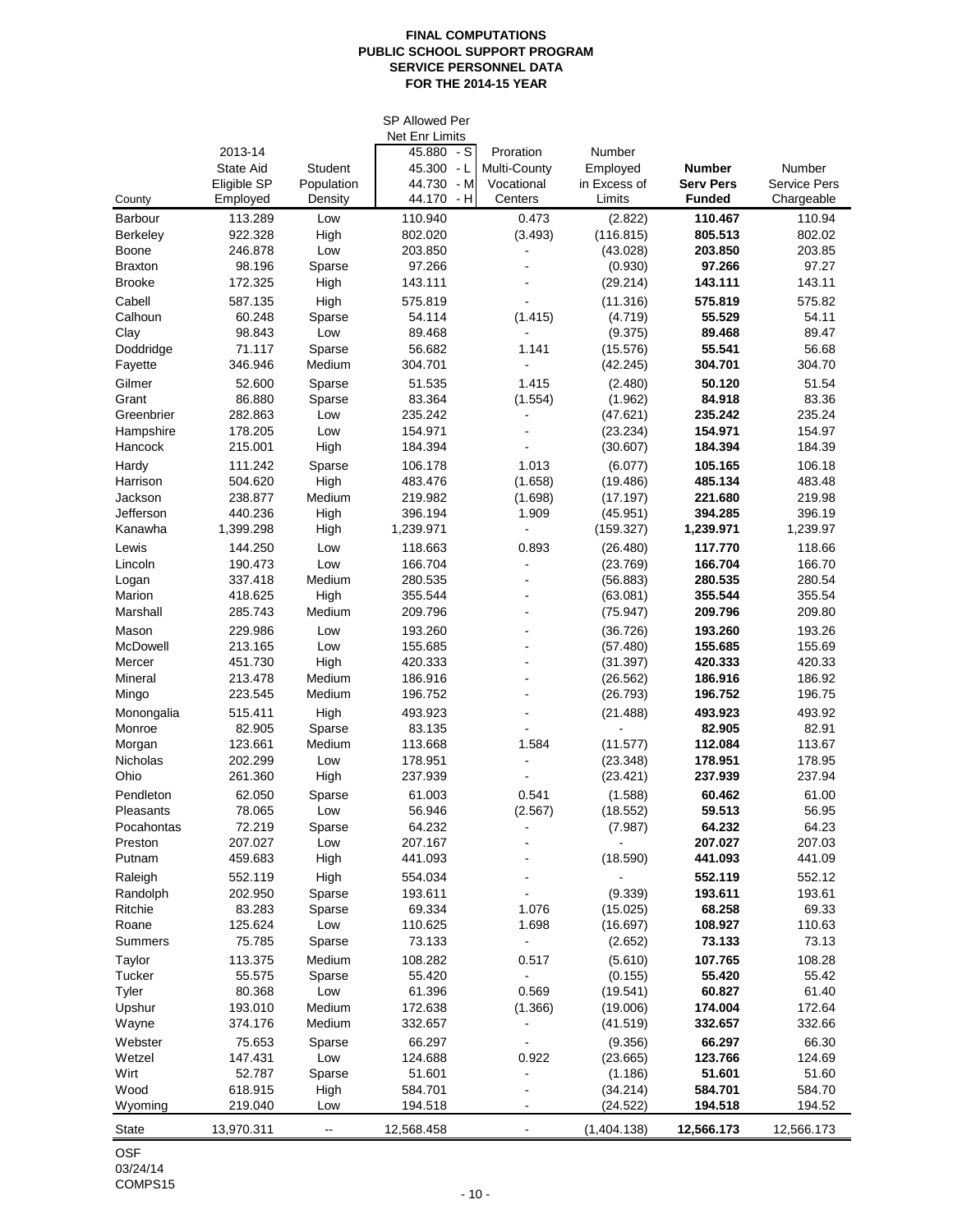#### **FINAL COMPUTATIONS PUBLIC SCHOOL SUPPORT PROGRAM PERSONNEL RATIOS PER 1,000 STUDENTS FOR THE 2014-15 YEAR**

|            |             | <b>Professional Educators</b> | Servicel Personnel |             |  |  |
|------------|-------------|-------------------------------|--------------------|-------------|--|--|
|            | Chargeable  | Actual                        | Chargeable         | Actual      |  |  |
|            | Net         | <b>Net</b>                    | Net                | Net         |  |  |
|            | Enrollment  | Enrollment                    | Enrollment         | Enrollment  |  |  |
| County     | Ratio/1,000 | Ratio/1,000                   | Ratio/1,000        | Ratio/1,000 |  |  |
| Barbour    | 72.60       | 73.57                         | 45.30              | 46.45       |  |  |
| Berkeley   | 72.30       | 78.62                         | 44.17              | 50.60       |  |  |
| Boone      | 72.60       | 88.73                         | 45.30              | 54.86       |  |  |
| Braxton    | 72.75       | 75.42                         | 45.88              | 46.32       |  |  |
| Brooke     | 72.30       | 84.86                         | 44.17              | 53.19       |  |  |
| Cabell     | 72.30       | 72.35                         | 44.17              | 45.04       |  |  |
| Calhoun    | 72.75       | 73.30                         | 45.88              | 49.88       |  |  |
| Clay       | 72.60       | 75.89                         | 45.30              | 50.05       |  |  |
| Doddridge  | 72.75       | 89.78                         | 45.88              | 58.49       |  |  |
| Fayette    | 72.45       | 72.94                         | 44.73              | 50.93       |  |  |
|            |             |                               |                    |             |  |  |
| Gilmer     | 72.75       | 73.52                         | 45.88              | 48.09       |  |  |
| Grant      | 72.75       | 74.02                         | 45.88              | 46.96       |  |  |
| Greenbrier | 72.60       | 77.02                         | 45.30              | 54.47       |  |  |
| Hampshire  | 72.60       | 74.83                         | 45.30              | 52.09       |  |  |
| Hancock    | 72.30       | 79.57                         | 44.17              | 51.50       |  |  |
| Hardy      | 72.75       | 75.05                         | 45.88              | 48.51       |  |  |
| Harrison   | 72.30       | 77.36                         | 44.17              | 45.95       |  |  |
| Jackson    | 72.45       | 77.09                         | 44.73              | 48.23       |  |  |
| Jefferson  | 72.30       | 72.35                         | 44.17              | 49.29       |  |  |
| Kanawha    | 72.30       | 74.63                         | 44.17              | 49.85       |  |  |
| Lewis      | 72.60       | 76.25                         | 45.30              | 55.41       |  |  |
| Lincoln    | 72.60       | 76.45                         | 45.30              | 51.76       |  |  |
| Logan      | 72.45       | 76.69                         | 44.73              | 53.80       |  |  |
| Marion     | 72.30       | 75.64                         | 44.17              | 52.01       |  |  |
| Marshall   | 72.45       | 79.12                         | 44.73              | 60.92       |  |  |
| Mason      | 72.60       | 76.17                         | 45.30              | 53.91       |  |  |
| McDowell   | 72.60       | 79.75                         | 45.30              | 62.03       |  |  |
| Mercer     | 72.30       | 73.67                         | 44.17              | 47.47       |  |  |
| Mineral    | 72.45       | 75.22                         | 44.73              | 51.09       |  |  |
| Mingo      | 72.45       | 73.77                         | 44.73              | 50.82       |  |  |
| Monongalia | 71.89       | 71.89                         | 44.17              | 46.09       |  |  |
| Monroe     | 71.11       | 71.11                         | 45.75              | 45.75       |  |  |
| Morgan     | 72.45       | 79.17                         | 44.73              | 49.29       |  |  |
| Nicholas   | 72.60       | 77.60                         | 45.30              | 51.21       |  |  |
| Ohio       | 72.30       | 76.76                         | 44.17              | 48.52       |  |  |
| Pendleton  | 72.75       | 72.95                         | 45.88              | 47.07       |  |  |
| Pleasants  | 72.60       | 82.59                         | 45.30              | 60.06       |  |  |
| Pocahontas | 72.60       | 72.60                         | 45.88              | 51.59       |  |  |
| Preston    | 72.60       | 72.62                         | 45.27              | 45.27       |  |  |
| Putnam     | 72.19       | 72.19                         | 44.17              | 46.03       |  |  |
|            |             |                               |                    |             |  |  |
| Raleigh    | 72.30       | 73.04                         | 44.02              | 44.02       |  |  |
| Randolph   | 72.75       | 76.01                         | 45.88              | 48.09       |  |  |
| Ritchie    | 72.75       | 80.60                         | 45.88              | 55.82       |  |  |
| Roane      | 72.60       | 73.58                         | 45.30              | 52.14       |  |  |
| Summers    | 72.05       | 72.05                         | 45.88              | 47.54       |  |  |
| Taylor     | 72.04       | 72.04                         | 44.73              | 47.05       |  |  |
| Tucker     | 72.75       | 73.53                         | 45.88              | 46.01       |  |  |
| Tyler      | 72.60       | 81.29                         | 45.30              | 59.72       |  |  |
| Upshur     | 72.45       | 72.82                         | 44.73              | 49.65       |  |  |
| Wayne      | 72.45       | 74.01                         | 44.73              | 50.31       |  |  |
| Webster    | 72.75       | 73.22                         | 45.88              | 52.36       |  |  |
| Wetzel     | 72.60       | 85.40                         | 45.30              | 53.90       |  |  |
| Wirt       | 72.75       | 73.98                         | 45.88              | 46.93       |  |  |
| Wood       | 72.30       | 74.37                         | 44.17              | 46.75       |  |  |
| Wyoming    | 72.60       | 75.79                         | 45.30              | 51.01       |  |  |
|            | 72.38       | 75.49                         | 44.62              | 49.61       |  |  |
| State      |             |                               |                    |             |  |  |

OSF 03/24/14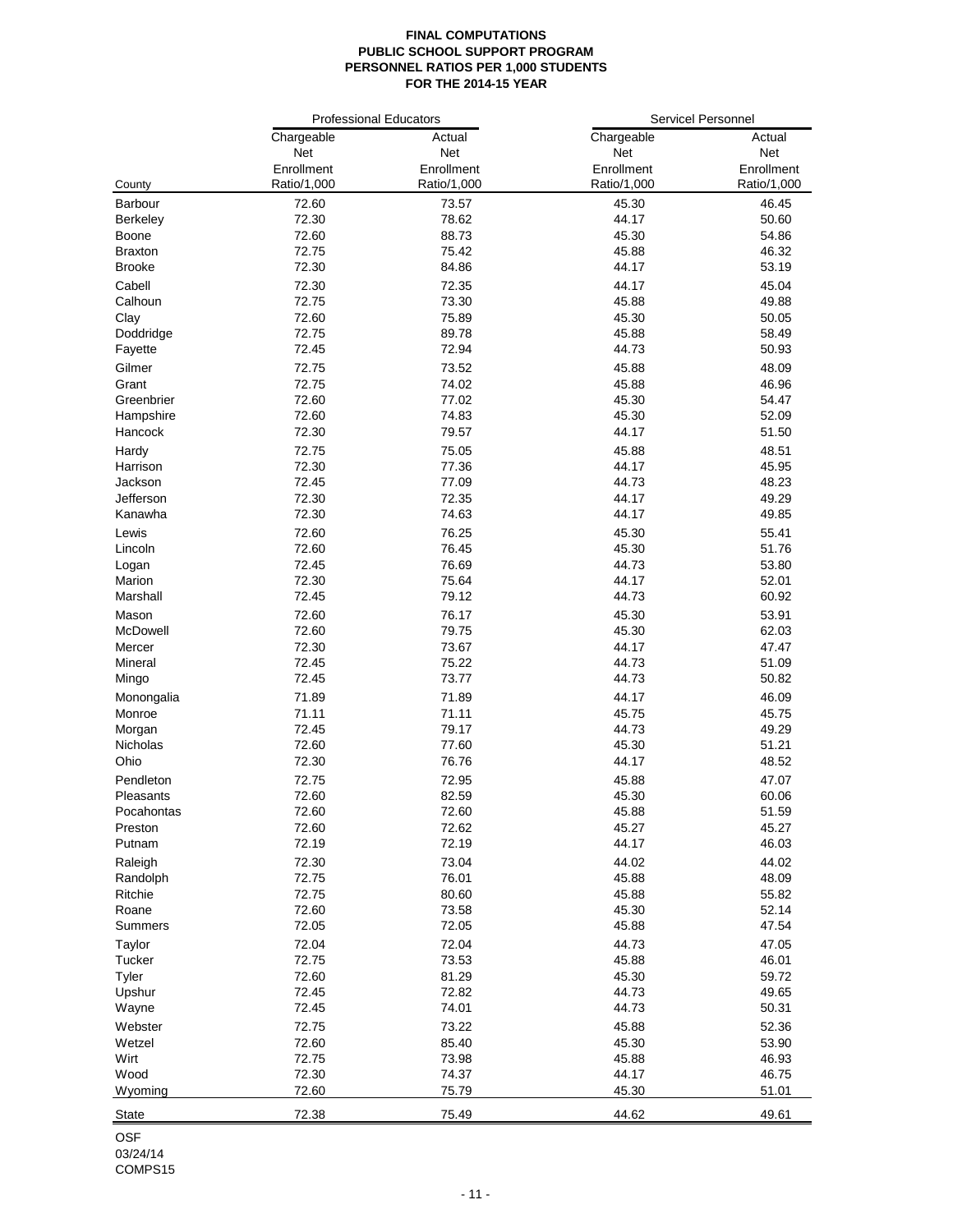#### **FINAL COMPUTATIONS PUBLIC SCHOOL SUPPORT PROGRAM PROFESSIONAL INSTRUCTIONAL PERSONNEL DATA FOR THE 2014-15 YEAR**

|                    |                      |                  |                          |                              |                                        |               | PI Required      | Under            |
|--------------------|----------------------|------------------|--------------------------|------------------------------|----------------------------------------|---------------|------------------|------------------|
|                    | 2013-14              |                  |                          | Proration                    |                                        | Professional  | $66.26 - S$      | <b>PI Limits</b> |
|                    | Net Enrollment       | Student          |                          |                              | Professional Multi-County Professional | Instructional | $66.20 - L$      | Without          |
|                    | <b>With Total</b>    | Population       | Instructional Vocational |                              | Instructional                          | Chargeable    | 66.10 - M        | Enrollment       |
| County             | Adjustments          | Density          | Employed                 | Centers                      | Chargeable                             | Ratio/1,000   | 66.00 - H        | Increase         |
| Barbour            | 2,449.00             | Low              | 164.60                   | 1.29                         | 165.89                                 | 67.74         | 162.12           |                  |
| <b>Berkeley</b>    | 18,157.57            | High             | 1,352.43                 | (9.31)                       | 1,343.12                               | 73.97         | 1,198.40         |                  |
| Boone              | 4,500.00             | Low              | 367.75                   | $\blacksquare$               | 367.75                                 | 81.72         | 297.90           |                  |
| <b>Braxton</b>     | 2,120.00             | Sparse           | 147.79                   | ÷,                           | 147.79                                 | 69.71         | 140.47           |                  |
| <b>Brooke</b>      | 3,240.00             | High             | 256.50                   | ÷,                           | 256.50                                 | 79.17         | 213.84           |                  |
| Cabell             | 13,036.43            | High             | 891.90                   | L,                           | 891.90                                 | 68.42         | 860.40           |                  |
| Calhoun            | 1,179.47             | Sparse           | 82.84                    | (4.32)                       | 78.52                                  | 66.57         | 78.15            |                  |
| Clay               | 1,975.00             | Low              | 142.76                   |                              | 142.76                                 | 72.28         | 130.75           |                  |
| Doddridge          | 1,235.43             | Sparse           | 99.75                    | 1.91                         | 101.66                                 | 82.29         | 81.86            |                  |
| Fayette            | 6,812.00             | Medium           | 462.00                   | ä,                           | 462.00                                 | 67.82         | 450.27           |                  |
|                    |                      |                  |                          |                              |                                        |               |                  |                  |
| Gilmer             | 1,123.26             | Sparse           | 70.00                    | 4.32                         | 74.32                                  | 66.16         | 74.43            | 0.11             |
| Grant              | 1,817.00             | Sparse           | 127.50                   | (3.88)                       | 123.62                                 | 68.04         | 120.39           |                  |
| Greenbrier         | 5,192.97             | Low              | 367.50                   | $\blacksquare$               | 367.50                                 | 70.77         | 343.77           |                  |
| Hampshire          | 3,421.00             | Low              | 241.29                   | $\blacksquare$               | 241.29                                 | 70.53         | 226.47           |                  |
| Hancock            | 4,174.65             | High             | 308.50                   | $\blacksquare$               | 308.50                                 | 73.90         | 275.53           |                  |
| Hardy              | 2,314.25             | Sparse           | 158.00                   | 2.53                         | 160.53                                 | 69.37         | 153.34           |                  |
| Harrison           | 10,945.80            | High             | 796.68                   | (2.78)                       | 793.90                                 | 72.53         | 722.42           |                  |
| Jackson            | 4,918.00             | Medium           | 357.10                   | (4.75)                       | 352.35                                 | 71.64         | 325.08           |                  |
| Jefferson          | 8,969.75             | High             | 602.33                   | 5.09                         | 607.42                                 | 67.72         | 592.00           |                  |
| Kanawha            | 28,072.70            | High             | 1,965.50                 | $\blacksquare$               | 1,965.50                               | 70.01         | 1,852.80         |                  |
| Lewis              | 2,619.50             | Low              | 183.65                   | 2.43                         | 186.08                                 | 71.04         | 173.41           |                  |
| Lincoln            | 3,680.00             | Low              | 261.63                   | $\blacksquare$               | 261.63                                 | 71.10         | 243.62           |                  |
| Logan              | 6,271.74             | Medium           | 434.75                   | $\blacksquare$               | 434.75                                 | 69.32         | 414.56           |                  |
| Marion             | 8,049.44             | High             | 572.10                   | ÷,                           | 572.10                                 | 71.07         | 531.26           |                  |
| Marshall           | 4,690.28             | Medium           | 347.60                   | ÷,                           | 347.60                                 | 74.11         | 310.03           |                  |
| Mason              | 4,266.23             | Low              | 301.45                   | ÷,                           | 301.45                                 | 70.66         | 282.42           |                  |
| McDowell           | 3,436.75             | Low              | 254.00                   | ÷,                           | 254.00                                 | 73.91         | 227.51           |                  |
| Mercer             | 9,516.25             | High             | 651.27                   | ÷,                           | 651.27                                 | 68.44         | 628.07           |                  |
| Mineral            | 4,178.77             | Medium           | 290.07                   | $\blacksquare$               | 290.07                                 | 69.42         | 276.22           |                  |
| Mingo              | 4,398.65             | Medium           | 292.50                   | ÷,                           | 292.50                                 | 66.50         | 290.75           |                  |
| Monongalia         | 11,182.32            | High             | 758.00                   | L,                           | 758.00                                 | 67.79         | 738.03           |                  |
| Monroe             |                      |                  | 120.36                   | $\blacksquare$               | 120.36                                 | 66.42         |                  |                  |
|                    | 1,812.00<br>2,541.21 | Sparse<br>Medium |                          | 4.22                         |                                        | 72.78         | 120.06           |                  |
| Morgan<br>Nicholas | 3,950.35             | Low              | 180.72<br>289.25         | Ĭ.                           | 184.94<br>289.25                       | 73.22         | 167.97<br>261.51 |                  |
| Ohio               | 5,386.90             | High             | 387.00                   | $\blacksquare$               | 387.00                                 | 71.84         | 355.54           |                  |
|                    |                      |                  |                          |                              |                                        |               |                  |                  |
| Pendleton          | 1,329.62             | Sparse           | 87.52                    | 1.35                         | 88.87                                  | 66.84         | 88.10            |                  |
| Pleasants          | 1,257.09             | Low              | 102.00                   | (7.87)                       | 94.13                                  | 74.88         | 83.22            |                  |
| Pocahontas         | 1,400.00             | Sparse           | 93.18                    | $\sim$                       | 93.18                                  | 66.56         | 92.76            |                  |
| Preston            | 4,573.22             | Low              | 314.94                   |                              | 314.94                                 | 68.87         | 302.75           |                  |
| Putnam             | 9,986.25             | High             | 678.85                   |                              | 678.85                                 | 67.98         | 659.09           |                  |
| Raleigh            | 12,543.23            | High             | 855.30                   |                              | 855.30                                 | 68.19         | 827.85           |                  |
| Randolph           | 4,219.95             | Sparse           | 297.92                   |                              | 297.92                                 | 70.60         | 279.61           |                  |
| Ritchie            | 1,511.20             | Sparse           | 108.45                   | 3.30                         | 111.75                                 | 73.95         | 100.13           |                  |
| Roane              | 2,442.05             | Low              | 163.84                   | 4.75                         | 168.59                                 | 69.04         | 161.66           |                  |
| Summers            | 1,594.00             | Sparse           | 105.35                   | ÷                            | 105.35                                 | 66.09         | 105.62           |                  |
| Taylor             | 2,420.80             | Medium           | 162.00                   | 0.87                         | 162.87                                 | 67.28         | 160.01           |                  |
| Tucker             | 1,207.94             | Sparse           | 80.75                    | $\qquad \qquad \blacksquare$ | 80.75                                  | 66.85         | 80.04            |                  |
| Tyler              | 1,355.31             | Low              | 101.14                   | 1.74                         | 102.88                                 | 75.91         | 89.72            |                  |
| Upshur             | 3,859.56             | Medium           | 265.10                   | (3.72)                       | 261.38                                 | 67.72         | 255.12           |                  |
| Wayne              | 7,437.00             | Medium           | 517.00                   | $\blacksquare$               | 517.00                                 | 69.52         | 491.59           |                  |
| Webster            | 1,445.00             | Sparse           | 97.10                    | $\blacksquare$               | 97.10                                  | 67.20         | 95.75            |                  |
| Wetzel             | 2,752.50             | Low              | 215.75                   | 2.83                         | 218.58                                 | 79.41         | 182.22           |                  |
| Wirt               | 1,124.69             | Sparse           | 77.00                    | ÷,                           | 77.00                                  | 68.46         | 74.52            |                  |
| Wood               | 13,237.53            | High             | 920.50                   |                              | 920.50                                 | 69.54         | 873.68           |                  |
| Wyoming            | 4,294.00             | Low              | 301.75                   | -                            | 301.75                                 | 70.27         | 284.26           |                  |
|                    |                      |                  |                          |                              |                                        |               |                  |                  |
| <b>State</b>       | 281,625.59           |                  | 19,832.51                |                              | 19,832.51                              | 70.42         | 18,609.05        | 0.11             |
| $\overline{C}$     |                      |                  |                          |                              |                                        |               |                  |                  |

OSF 03/24/14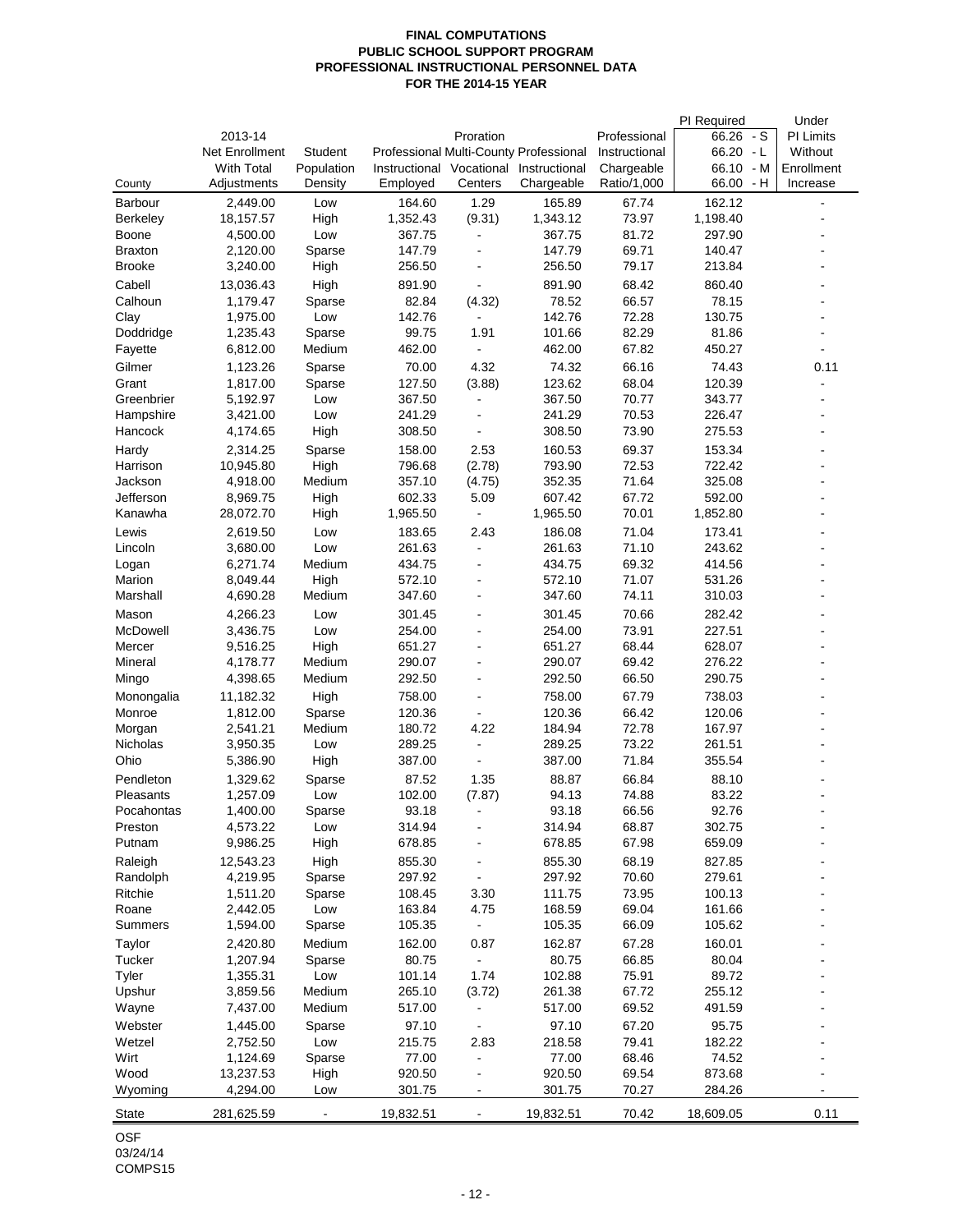#### **FINAL COMPUTATIONS PUBLIC SCHOOL SUPPORT PROGRAM PROFESSIONAL EDUCATOR AND PROFESSIONAL STUDENT SUPPORT PERSONNEL DATA FOR THE 2014-15 YEAR**

|                      | Number              | Step 5               |                     |                     |                  | Under                    |                   | Adjusted         |
|----------------------|---------------------|----------------------|---------------------|---------------------|------------------|--------------------------|-------------------|------------------|
|                      | Prof. Student       | Allowance            | Number              | <b>Number</b>       |                  | PI Limits                | Total             | <b>Number</b>    |
|                      | <b>Support Pers</b> | Divided by SSP       | Prof. Student       | Prof. Student       | Number PE        | Without                  | Professional      | Professional     |
|                      | Employed            | Avg. State           | <b>Support Pers</b> | <b>Support Pers</b> | Allowed          | Enrollment               | Educators         | <b>Educators</b> |
| County               | SA Eligible         | <b>Funded Salary</b> | Not Funded          | <b>Funded</b>       | For Funding      | Increase                 | Not Funded        | <b>Funded</b>    |
| Barbour              | 7.50                | 7.20                 | (0.30)              | 7.20                | 176.22           | $\overline{a}$           | (2.38)            | 176.22           |
| <b>Berkeley</b>      | 67.50               | 58.92                | (8.58)              | 58.92               | 1,323.09         |                          | (114.84)          | 1,323.09         |
| Boone                | 20.50               | 10.98                | (9.52)              | 10.98               | 326.70           | ÷,                       | (72.60)           | 326.70           |
| <b>Braxton</b>       | 6.50                | 5.52                 | (0.98)              | 5.52                | 154.23           | $\blacksquare$<br>ä,     | (5.65)            | 154.23           |
| <b>Brooke</b>        | 10.00               | 8.90                 | (1.10)              | 8.90                | 234.25           |                          | (40.70)           | 234.25           |
| Cabell               | 38.15               | 34.87                | (3.28)              | 34.87               | 942.53           | ÷.                       | (0.67)            | 942.53           |
| Calhoun              | 4.00<br>4.14        | 3.39                 | (0.61)              | 3.39<br>4.26        | 90.92            | $\blacksquare$           | (0.64)            | 90.92<br>143.39  |
| Clay<br>Doddridge    | 6.00                | 4.26<br>3.51         | 0.12<br>(2.49)      | 3.51                | 143.39<br>87.71  |                          | (6.50)<br>(21.04) | 87.71            |
| Fayette              | 20.00               | 19.08                | (0.92)              | 19.08               | 493.53           |                          | (3.37)            | 493.53           |
|                      | 4.00                |                      |                     | 2.73                | 76.61            |                          |                   | 76.50            |
| Gilmer<br>Grant      | 5.00                | 2.73<br>5.27         | (1.27)<br>0.27      | 5.27                | 136.99           | (0.11)<br>$\blacksquare$ | (0.97)<br>(2.31)  | 136.99           |
| Greenbrier           | 22.00               | 20.16                | (1.84)              | 20.16               | 377.01           | $\overline{a}$           | (22.95)           | 377.01           |
| Hampshire            | 13.00               | 11.75                | (1.25)              | 11.75               | 248.36           |                          | (7.64)            | 248.36           |
| Hancock              | 13.00               | 10.81                | (2.19)              | 10.81               | 301.83           |                          | (30.33)           | 301.83           |
| Hardy                | 7.50                | 7.13                 | (0.37)              | 7.13                | 165.23           | ä,                       | (5.32)            | 165.23           |
| Harrison             | 33.50               | 31.11                | (2.39)              | 31.11               | 794.54           | $\overline{a}$           | (55.34)           | 794.54           |
| Jackson              | 20.00               | 17.07                | (2.93)              | 17.07               | 361.66           | ÷                        | (22.84)           | 361.66           |
| Jefferson            | 30.50               | 24.78                | (5.72)              | 24.78               | 642.88           | $\blacksquare$           | (0.45)            | 642.88           |
| Kanawha              | 120.98              | 115.17               | (5.81)              | 115.17              | 2,029.66         |                          | (65.44)           | 2,029.66         |
| Lewis                | 7.00                | 7.76                 | 0.76                | 7.76                | 187.20           |                          | (9.55)            | 187.20           |
| Lincoln              | 10.00               | 7.69                 | (2.31)              | 7.69                | 267.17           | ä,                       | (14.16)           | 267.17           |
| Logan                | 17.00               | 15.43                | (1.57)              | 15.43               | 454.39           |                          | (26.56)           | 454.39           |
| Marion               | 25.00               | 24.06                | (0.94)              | 24.06               | 581.97           | $\overline{a}$           | (26.88)           | 581.97           |
| Marshall             | 16.50               | 16.35                | (0.15)              | 16.35               | 339.81           | $\overline{a}$           | (31.29)           | 339.81           |
| Mason                | 15.40               | 10.63                | (4.77)              | 10.63               | 309.73           | $\blacksquare$           | (15.22)           | 309.73           |
| McDowell             | 12.00               | 12.29                | 0.29                | 12.29               | 249.51           | ÷                        | (24.57)           | 249.51           |
| Mercer               | 29.00               | 26.74                | (2.26)              | 26.74               | 688.02           | ä,                       | (13.05)           | 688.02           |
| Mineral              | 16.12               | 15.79                | (0.33)              | 15.79               | 302.75           | ä,<br>÷,                 | (11.57)           | 302.75           |
| Mingo                | 13.50               | 10.67                | (2.83)              | 10.67               | 318.68           |                          | (5.82)            | 318.68           |
| Monongalia<br>Monroe | 35.75<br>7.00       | 32.57<br>5.96        | (3.18)<br>(1.04)    | 32.57<br>5.96       | 803.85<br>128.86 | ÷,                       |                   | 803.85<br>128.86 |
| Morgan               | 11.40               | 7.24                 | (4.16)              | 7.24                | 179.44           | $\overline{a}$           | (17.08)           | 179.44           |
| Nicholas             | 11.00               | 11.34                | 0.34                | 11.34               | 286.80           | $\overline{a}$           | (19.75)           | 286.80           |
| Ohio                 | 16.00               | 15.87                | (0.13)              | 15.87               | 389.47           |                          | (24.03)           | 389.47           |
| Pendleton            | 2.62                | 2.55                 | (0.07)              | 2.55                | 95.06            |                          | (0.26)            | 95.06            |
| Pleasants            | 6.00                | 4.95                 | (1.05)              | 4.95                | 100.44           |                          | (12.56)           | 100.44           |
| Pocahontas           | 5.00                | 4.39                 | (0.61)              | 4.39                | 101.64           |                          |                   | 101.64           |
| Preston              | 13.60               | 11.45                | (2.15)              | 11.45               | 332.02           |                          | (0.07)            | 332.02           |
| Putnam               | 32.00               | 29.29                | (2.71)              | 29.29               | 720.95           |                          | ä,                | 720.95           |
| Raleigh              | 46.50               | 44.74                | (1.76)              | 44.74               | 906.88           |                          | (9.22)            | 906.88           |
| Randolph             | 15.25               | 15.83                | 0.58                | 15.83               | 307.00           |                          | (13.77)           | 307.00           |
| Ritchie              | 3.00                | 2.99                 | (0.01)              | 2.99                | 106.09           |                          | (11.86)           | 106.09           |
| Roane                | 7.00                | 6.11                 | (0.89)              | 6.11                | 171.94           |                          | (2.40)            | 171.94           |
| Summers              | 6.50                | 6.64                 | 0.14                | 6.64                | 114.85           |                          |                   | 114.85           |
| Taylor               | 7.00                | 7.84                 | 0.84                | 7.84                | 173.40           |                          |                   | 173.40           |
| Tucker               | 3.00                | 3.07                 | 0.07                | 3.07                | 87.88            |                          | (0.94)            | 87.88            |
| Tyler                | 6.00                | 4.78                 | (1.22)              | 4.78                | 96.37            |                          | (11.77)           | 96.37            |
| Upshur               | 12.00               | 12.35                | 0.35<br>0.29        | 12.35               | 284.19           |                          | (1.41)<br>(11.59) | 284.19           |
| Wayne                | 18.00               | 18.29                |                     | 18.29               | 538.81           |                          |                   | 538.81           |
| Webster<br>Wetzel    | 5.10                | 4.98<br>7.84         | (0.12)              | 4.98<br>7.84        | 105.12           |                          | (0.68)            | 105.12<br>196.53 |
| Wirt                 | 11.00<br>4.00       | 3.54                 | (3.16)<br>(0.46)    | 3.54                | 196.53<br>81.82  |                          | (35.22)<br>(1.38) | 81.82            |
| Wood                 | 51.50               | 42.77                | (8.73)              | 42.77               | 957.07           |                          | (27.43)           | 957.07           |
| Wyoming              | 11.00               | 8.63                 | (2.37)              | 8.63                | 311.74           | ۰                        | (13.71)           | 311.74           |
| State                | 962.51              | 866.03               | (96.48)             | 866.03              | 20,384.79        | (0.11)                   | (875.78)          | 20,384.68        |
|                      |                     |                      |                     |                     |                  |                          |                   |                  |

OSF 03/24/14